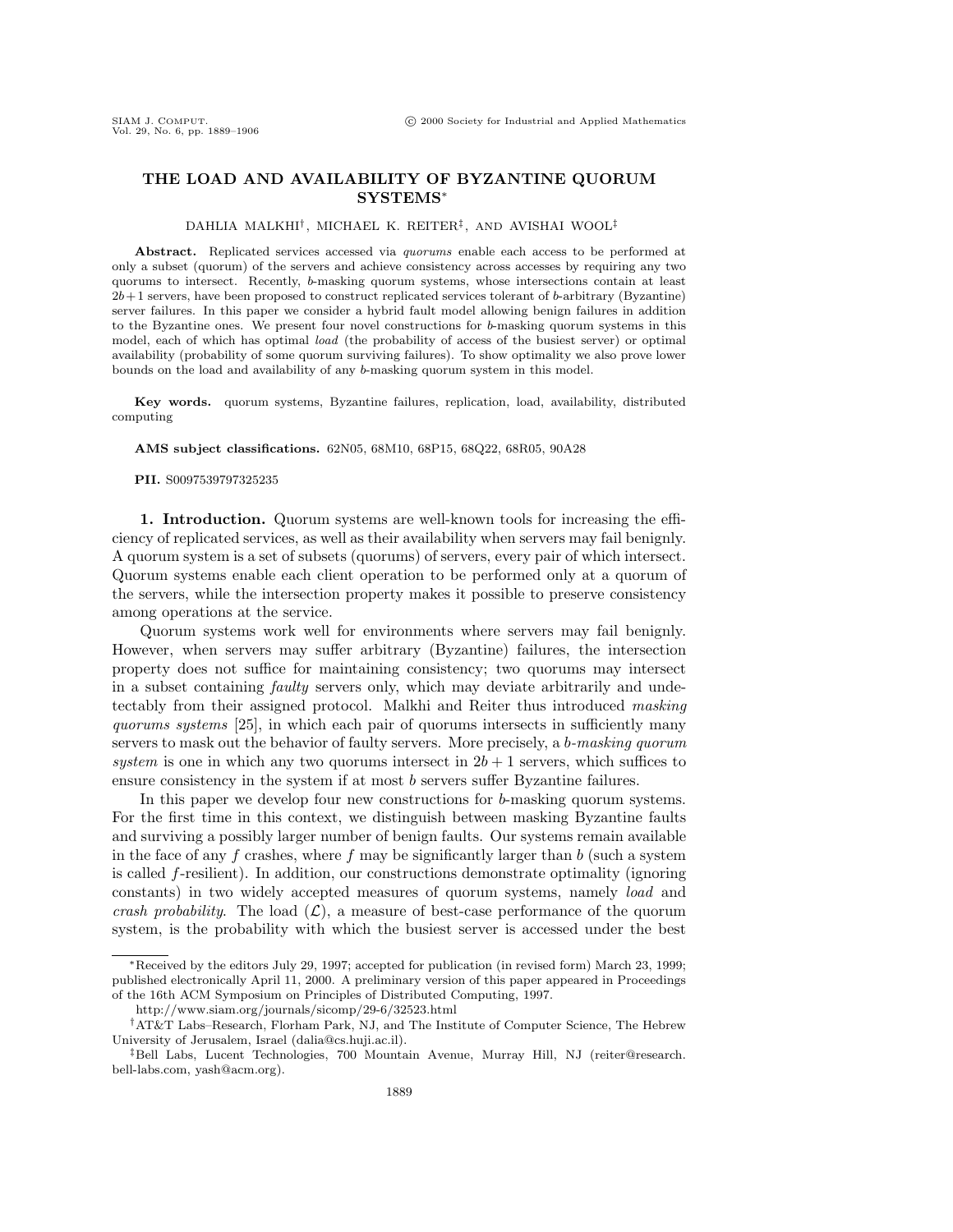possible strategy for accessing quorums. The crash probability  $(F_p)$  is the probability, assuming that each server crashes with independent probability  $p$ , that all quorums in the system will contain at least one crashed server (and thus will be unavailable). The crash probability is an even more refined measure of availability than  $f$ , as a good system will tolerate many failure configurations with more than  $f$  crashes. Three of our systems are the first systems to demonstrate optimal load for b-masking quorum systems, and two of our systems each demonstrate optimal crash probability for its resilience f. In proving optimality of our constructions, we prove new lower bounds for the load and crash probability of masking quorum systems.

The techniques for achieving our constructions are of interest in themselves. Two of the constructions are achieved using a boosting technique, which can transform any regular (i.e., benign fault-tolerant) quorum system into a masking quorum system of an appropriately larger system. Thus, it makes all known quorum constructions available for Byzantine environments (of appropriate sizes). In the analysis of one of our best systems we employ strong results from percolation theory.

The rest of this paper is structured as follows. We review related work and preliminary definitions in sections 2 and 3, respectively. In section 4 we prove bounds on the load and crash probability for b-masking quorum systems and introduce quorum composition. In sections 5–7 we describe our new constructions. We discuss our results in section 8.

**2. Related work.** Our work borrows from extensive prior work in benignly fault-tolerant quorum systems (e.g., [12, 39, 24, 11, 15, 4, 9, 1, 7, 31, 36]). The notion of availability we use here (crash probability) is well known in reliability theory [5] and has been applied extensively in the analysis of quorum systems (cf. [4, 34, 35] and the references therein). The load of a quorum system was first defined and analyzed in [31], which proved a lower bound of  $\Omega(\frac{1}{\sqrt{n}})$  on the load of any quorum system (and, a fortiori, any masking quorum system) over n servers. In proving load-optimality of our constructions, we generalize this lower bound to  $\Omega(\sqrt{\frac{b}{n}})$  for b-masking quorum systems.

Grids, which form the basis for our multigrid (denoted M-Grid) construction, were proposed in [24, 7, 21, 25]. The technique of quorum composition, which we use in our recursive threshold (RT) and boosted finite projective planes (boostFPP) constructions, has been studied in [29, 33, 32] under various names such as "coterie join" and "recursive majority." Our multipath (M-Path) construction generalizes the system of [41], coupled with the analysis of the Paths construction of [31], and the recent system of [6].

Several constructions of masking quorum systems were given in [25] for a variety of failure models. For the model we consider here—i.e., any b servers may experience Byzantine failures—that work gave two constructions. We compare those constructions to ours in section 8.

Hybrid failure models have been considered in other works (e.g., [10, 22, 23, 38]).

**3. Preliminaries.** In this section we introduce notation and definitions used in the remainder of the paper. Much of the notation introduced in this section is summarized in Table 1 for quick reference.

We assume a *universe U* of servers,  $|U| = n$ , over which our quorum systems will be constructed. Servers that obey their specifications are *correct*. A *faulty* server, however, may deviate from its specification arbitrarily. We assume that up to b servers may fail arbitrarily and that  $4b < n$ , since this is necessary for a b-masking quorum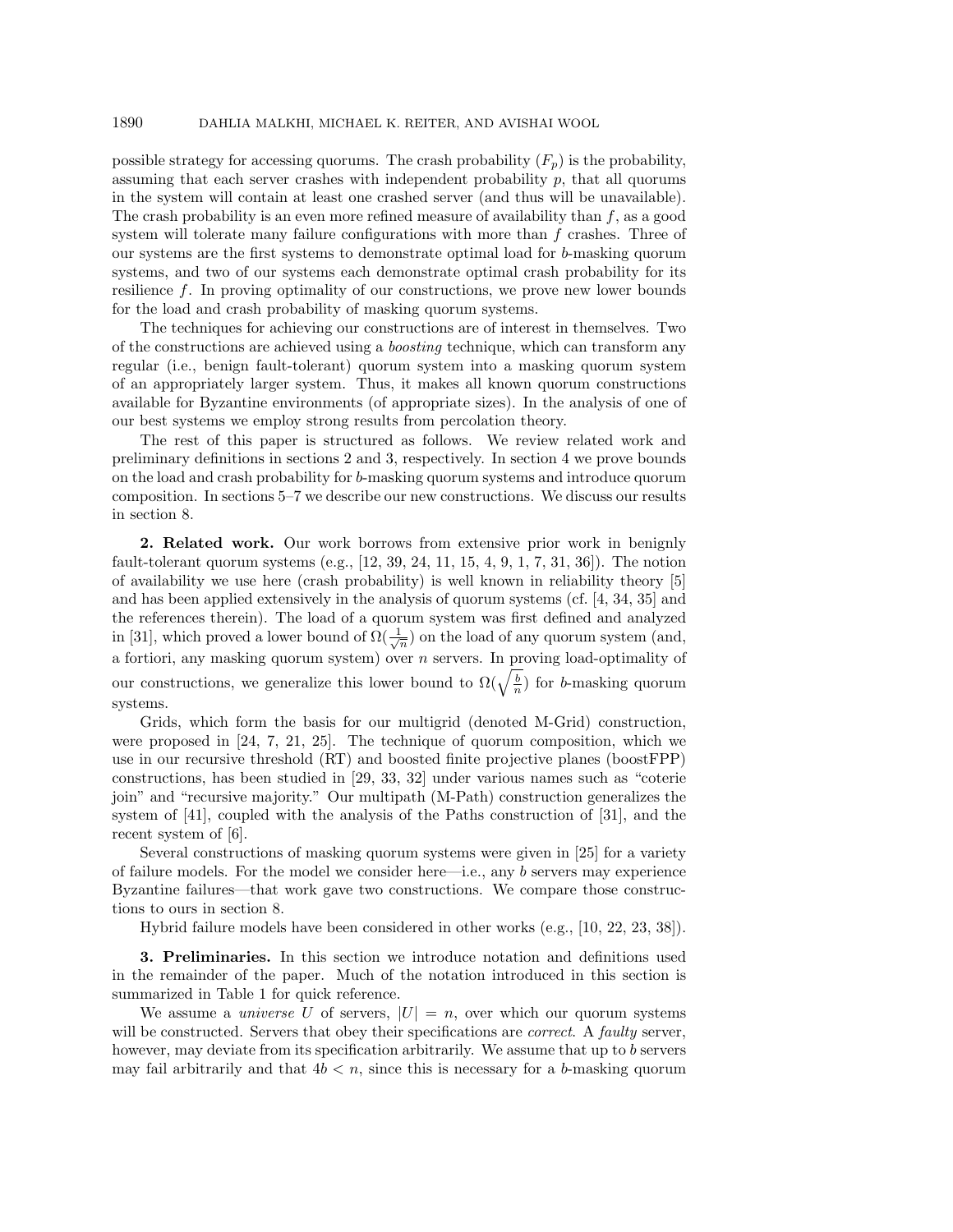| TABLE 1 |                                  |  |  |  |  |  |  |  |
|---------|----------------------------------|--|--|--|--|--|--|--|
|         | The notation used in this paper. |  |  |  |  |  |  |  |

| h                          | Maximum number of Byzantine server failures.                   |  |  |  |  |
|----------------------------|----------------------------------------------------------------|--|--|--|--|
| $c(\mathcal{Q})$           | Size of the smallest quorum in $Q$ .                           |  |  |  |  |
|                            | Resilience (Definition 3.4).                                   |  |  |  |  |
| $F_p(\mathcal{Q})$         | Crash probability (Definition 3.10).                           |  |  |  |  |
| TS(Q)                      | Size of smallest intersection between any two quorums in $Q$ . |  |  |  |  |
| $\mathcal{L}(\mathcal{Q})$ | Load of $Q$ (Definition 3.8).                                  |  |  |  |  |
| MT(Q)                      | Size of a smallest transversal of $Q$ (Definition 3.3).        |  |  |  |  |
| $\, n$                     | Number of servers (i.e., $ U =n$ ).                            |  |  |  |  |
| $\boldsymbol{p}$           | Independent probability that each server crashes.              |  |  |  |  |
| Q                          | A quorum system (Definition 3.1).                              |  |  |  |  |
| U                          | Universe of servers.                                           |  |  |  |  |

system to exist [25]. Beginning in section 3.2.2, we will also distinguish benign (crash) failures as a particular failure of interest, and in general there may be more than b such failures.

## **3.1. Quorum systems.**

DEFINITION 3.1. A quorum system  $Q \subseteq 2^U$  is a collection of subsets of U, each pair of which intersect. Each  $Q \in \mathcal{Q}$  is called a quorum.

We use the following notation. The cardinality of the smallest quorum in  $Q$  is denoted by  $c(Q) = \min\{|Q| : Q \in Q\}$ . The size of the smallest intersection between any two quorums is denoted by  $\mathcal{IS}(\mathcal{Q}) = \min\{|Q \cap R| : Q, R \in \mathcal{Q}\}\.$  The degree of an element  $i \in U$  in a quorum system  $\mathcal Q$  is the number of quorums that contain i:  $deg(i) = |\{Q \in \mathcal{Q} : i \in Q\}|.$ 

DEFINITION 3.2. A quorum system Q is  $(s, d)$ -fair if  $|Q| = s$  for all  $Q \in \mathcal{Q}$  and  $deg(i) = d$  for all  $i \in U$ . Q is called fair if it is  $(s, d)$ -fair for some s and d.

DEFINITION 3.3. A set T is a transversal of a quorum system Q if  $T \cap Q \neq \emptyset$ for every  $Q \in \mathcal{Q}$ . The cardinality of the smallest transversal is denoted by  $\mathcal{MT}(\mathcal{Q}) =$  $\min\{|T|: T \text{ is a transversal of } \mathcal{Q}\}.$ 

Regular quorum systems, with  $IS(Q) = 1$ , are insufficient to guarantee consistency in case of Byzantine failures. Malkhi and Reiter [25] defined several varieties of quorum systems for Byzantine environments, which are suitable for different types of services. In this paper we focus on masking quorum systems.

DEFINITION 3.4 (see [25]). The resilience f of a quorum system  $Q$  is the largest k such that for every set  $K \subseteq U$ ,  $|K| = k$ , there exists  $Q \in \mathcal{Q}$  such that  $K \cap Q = \emptyset$ .

*Remark.* The resilience of any quorum system  $\mathcal{Q}$  is  $f = \mathcal{MT}(\mathcal{Q}) - 1$ .

DEFINITION 3.5 (see [25]). A quorum system  $Q$  is a b-masking quorum system if it is resilient to  $f \geq b$  failures, and obeys the following consistency requirement:

(3.1) 
$$
\forall Q_1, Q_2 \in \mathcal{Q} : |Q_1 \cap Q_2| \ge 2b + 1.
$$

Remark. Informally, if we view the service as a shared variable which is updated and read by the clients, then the resilience requirement of Definition 3.4 ensures that no set of  $b \leq f$  faulty servers will be able to block update operations (e.g., by causing every update transaction to abort). The consistency requirement of Definition 3.5 ensures that read operations can mask out any faulty behavior of up to b servers. Examples of protocols implementing various data abstractions using b-masking quorum systems can be found in [25, 26, 27].

LEMMA 3.6. Let  $Q$  be a quorum system. Then  $Q$  is b-masking if both the following conditions hold: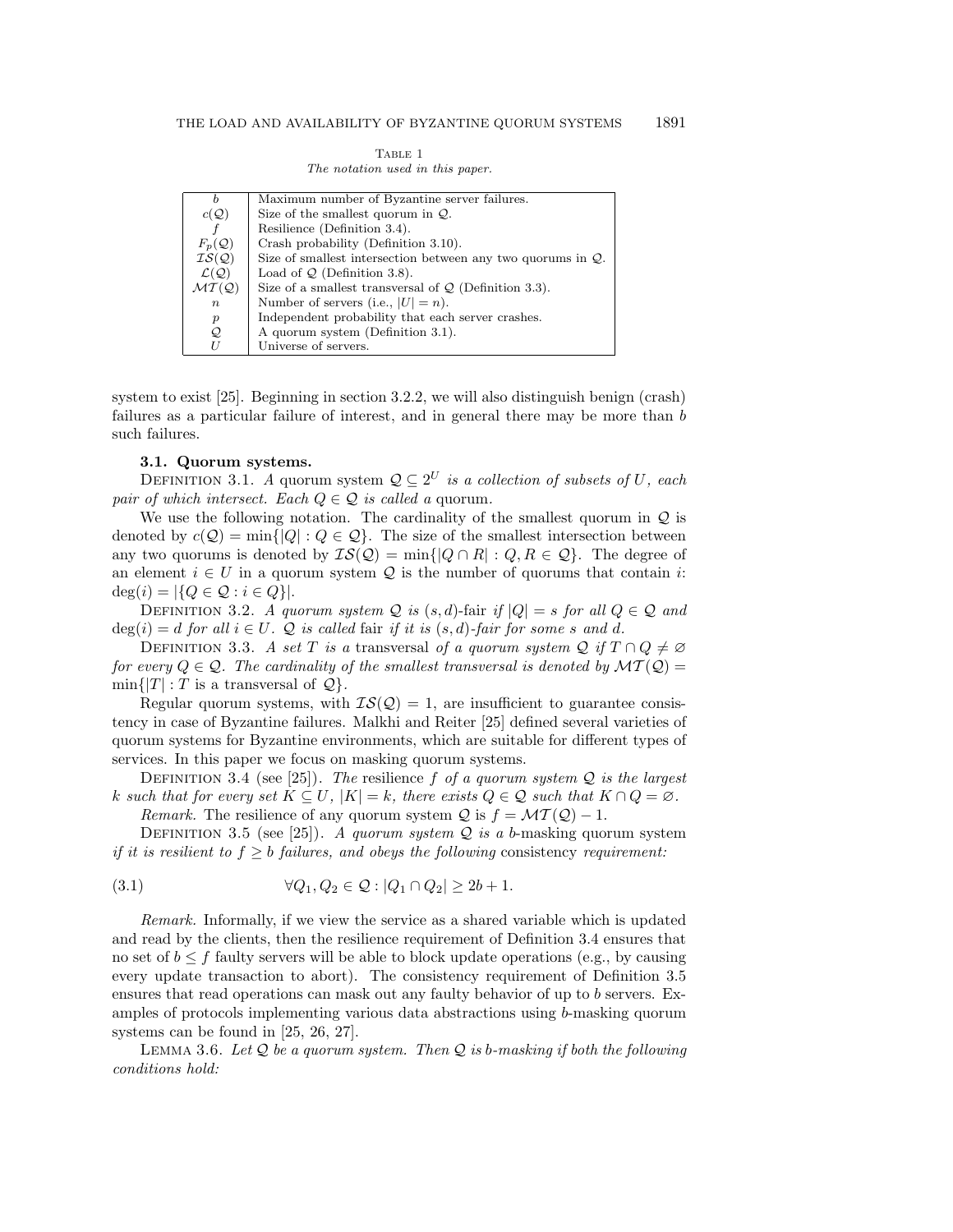- (1)  $MT(Q) \geq b+1;$
- (2)  $\mathcal{IS}(\mathcal{Q}) \geq 2b + 1$ .

*Proof.* Assume that  $\mathcal{MT}(\mathcal{Q}) \geq b + 1$ . To see that  $\mathcal Q$  is resilient to b failures, note that if there exists some K such that  $K \cap Q \neq \emptyset$  for all  $Q \in \mathcal{Q}$ , then K is a transversal. By the minimality we have  $|K| \geq b+1$ , and we are done. Condition 2 immediately implies (3.1).  $\Box$ 

COROLLARY 3.7. Let Q be a quorum system, and let  $b = \min\{\mathcal{MT}(\mathcal{Q}) 1, \frac{\mathcal{IS}(\mathcal{Q})-1}{2}$ . Then  $\mathcal Q$  is b-masking.

**3.2. Measures.** The goal of using quorum systems is to increase the availability of replicated services and decrease their access costs. A natural question is how well any particular quorum system achieves these goals, and moreover, how well it compares with other quorum systems. Several measures will be of interest to us.

**3.2.1.** Load. A measure of the inherent performance of a quorum system is its load. Naor and Wool define the load of a quorum system as the frequency of accessing the busiest server using the best possible strategy [31]. More precisely, given a quorum system  $Q$ , an access strategy w is a probability distribution on the elements of  $Q$ ; i.e.,  $\sum_{Q \in \mathcal{Q}} w(Q) = 1$ . The value  $w(Q) \ge 0$  is the frequency of choosing quorum Q when the service is accessed. The load is then defined as follows.

DEFINITION 3.8. Let a strategy w be given for a quorum system  $\mathcal{Q} = \{Q_1, \ldots, Q_m\}$ over a universe U. For an element  $u \in U$ , the load induced by w on u is  $l_w(u) =$  $\sum_{Q_i \ni u} w(Q_i)$ . The load induced by a strategy w on a quorum system  $Q$  is  $\mathcal{L}_w(Q) =$  $\max_{u\in U} \{l_w(u)\}\.$  The system load on a quorum system Q is  $\mathcal{L}(Q) = \min_w \{\mathcal{L}_w(Q)\}\.$ where the minimum is taken over all strategies.

We reiterate that the load is a best-case definition. The load of the quorum system will be achieved only if an optimal access strategy is used and only in the case that no failures occur. A strength of this definition is that the load is a property of a quorum system and not of the protocol using it. Examples of load calculations can be found in [40]. As an aside, we note that not every quorum system can have a strategy that induces the same load on each server. In [16] it is shown that for some quorum systems it is impossible to balance the load perfectly.

Recall that  $c(Q)$  denotes the cardinality of the smallest quorum in  $Q$ . The next result will be useful to us in what follows (recall Definition 3.2).

PROPOSITION 3.9 (see [31]). Let Q be a fair quorum system. Then  $\mathcal{L}(\mathcal{Q}) =$  $c(\mathcal{Q})/n$ .

**3.2.2.** Availability. By definition a b-masking quorum system can mask up to b arbitrary (Byzantine) failures. However, such a system may be resilient to more benign failures. By benign failures we mean any failures that render a server unresponsive, which we refer to as *crashes* to distinguish them from Byzantine failures.

The resilience  $f$  of a quorum system provides one measure of how many crash failures a quorum system is *guaranteed* to survive, and indeed this measure has been used in the past to differentiate among quorum systems [3]. However, it is possible that an f-resilient quorum system, though vulnerable to a few failure configurations of  $f + 1$  failures, can survive many configurations of more than f failures. One way to measure this property of a quorum system is to assume that each server crashes independently with probability  $p$  and then to determine the probability  $F_p$  that some quorum survives with no faulty members. This is known as crash probability and is formally defined as follows.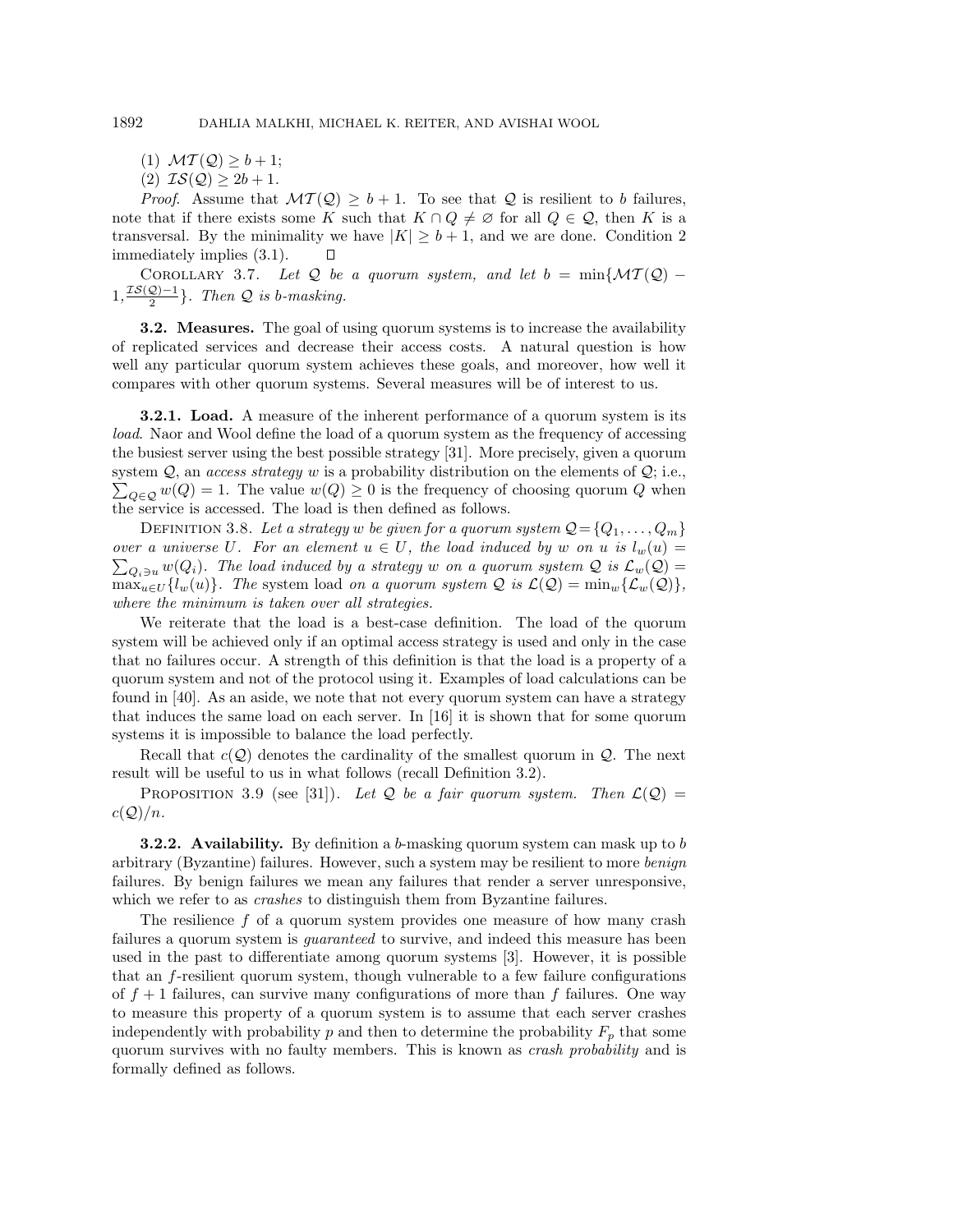DEFINITION 3.10. Assume that each server in the system crashes independently with probability p. For every quorum  $Q \in \mathcal{Q}$  let  $\mathcal{E}_Q$  be the event that  $Q$  is hit, i.e., at least one element  $i \in Q$  has crashed. Let crash( $Q$ ) be the event that all the quorums  $Q \in \mathcal{Q}$  were hit, i.e., crash $(Q) = \bigwedge_{Q \in \mathcal{Q}} \mathcal{E}_Q$ . Then the system crash probability is  $F_p(\mathcal{Q}) = \mathbb{P}(crash(\mathcal{Q})).$ 

We would like  $F_p$  to be as small as possible. A desirable asymptotic behavior of  $F_p$  is that  $F_p \to 0$  when  $n \to \infty$  for all  $p < 1/2$ , and such an  $F_p$  is called Condorcet (after the Condorcet jury theorem [8]).

**4. Building blocks.** In this section, we prove several theorems which will be our basic tools in what follows. First we prove lower bounds on the load and availability of b-masking quorum systems, against which we measure all our new constructions. Then we prove the properties of a quorum composition technique, which we later use extensively.

**4.1. The load and availability of masking quorum systems.** We begin by establishing a lower bound on the load of b-masking quorum systems, thus tightening the lower bound on general quorum systems [31] as presented in [25].

THEOREM 4.1. Let Q be a b-masking quorum system. Then  $\mathcal{L}(\mathcal{Q}) \ge \max\{\frac{2b+1}{c(\mathcal{Q})},\}$  $\frac{c(\mathcal{Q})}{n}\}.$ 

*Proof.* Let w be any strategy for the quorum system  $\mathcal{Q}$ , and fix  $Q_1 \in \mathcal{Q}$  such that  $|Q_1| = c(Q)$ . Summing the loads induced by w on all the elements of  $Q_1$ , and using the fact that any two quorums have at least  $2b + 1$  elements in common, we obtain

$$
\sum_{u \in Q_1} l_w(u) = \sum_{u \in Q_1} \sum_{Q_i \ni u} w(Q_i) = \sum_{Q_i} \sum_{u \in (Q_1 \cap Q_i)} w(Q_i)
$$
  
 
$$
\geq \sum_{Q_i} (2b+1)w(Q_i) = 2b+1.
$$

Therefore, there exists some element in  $Q_1$  that suffers a load of at least  $\frac{2b+1}{|Q_1|}$ .

Similarly, summing the total load induced by  $w$  on all of the elements of the universe, and using the minimality of  $c(Q)$ , we get

$$
\sum_{u \in U} l_w(u) = \sum_{u \in U} \sum_{Q_i \ni u} w(Q_i) = \sum_{Q_i} |Q_i| w(Q_i)
$$
  
\n
$$
\geq \sum_{Q_i} c(Q) w(Q_i) = c(Q).
$$

Therefore, there exists some element in U that suffers a load of at least  $\frac{c(Q)}{n}$ .

COROLLARY 4.2. Let Q be a b-masking quorum system. Then  $\mathcal{L}(\mathcal{Q}) \geq \sqrt{\frac{2b+1}{n}},$ and equality holds if  $c(Q) = \sqrt{(2b+1)n}$ .<sup>1</sup>

Remark. Corollary 4.2 shows that the threshold construction of [25] in fact has optimal load when  $b = \Omega(n)$ . E.g., when  $b \approx n/4$  the obtained load is  $\approx 0.75$ , but optimal load when  $b = \Omega(n)$ . E.g., when  $b \approx n/4$  the obtained load is  $\approx 0.75$ , but<br>for such systems we can only hope for a constant load of  $\approx 1/\sqrt{2} = 0.707$ . However, the load of the threshold construction is always  $\geq 1/2$ , which is far from optimal for smaller values of b.

On the other hand, the grid-based construction of [25] does not have optimal On the other hand, the grid-based construction of [25] does not have optimal<br>load. It has quorums of size  $O(b\sqrt{n})$  and load of roughly  $2b/\sqrt{n}$ . In what follows we

<sup>&</sup>lt;sup>1</sup>To avoid repetitive notation, we omit floor and ceiling brackets from expressions for integral quantities.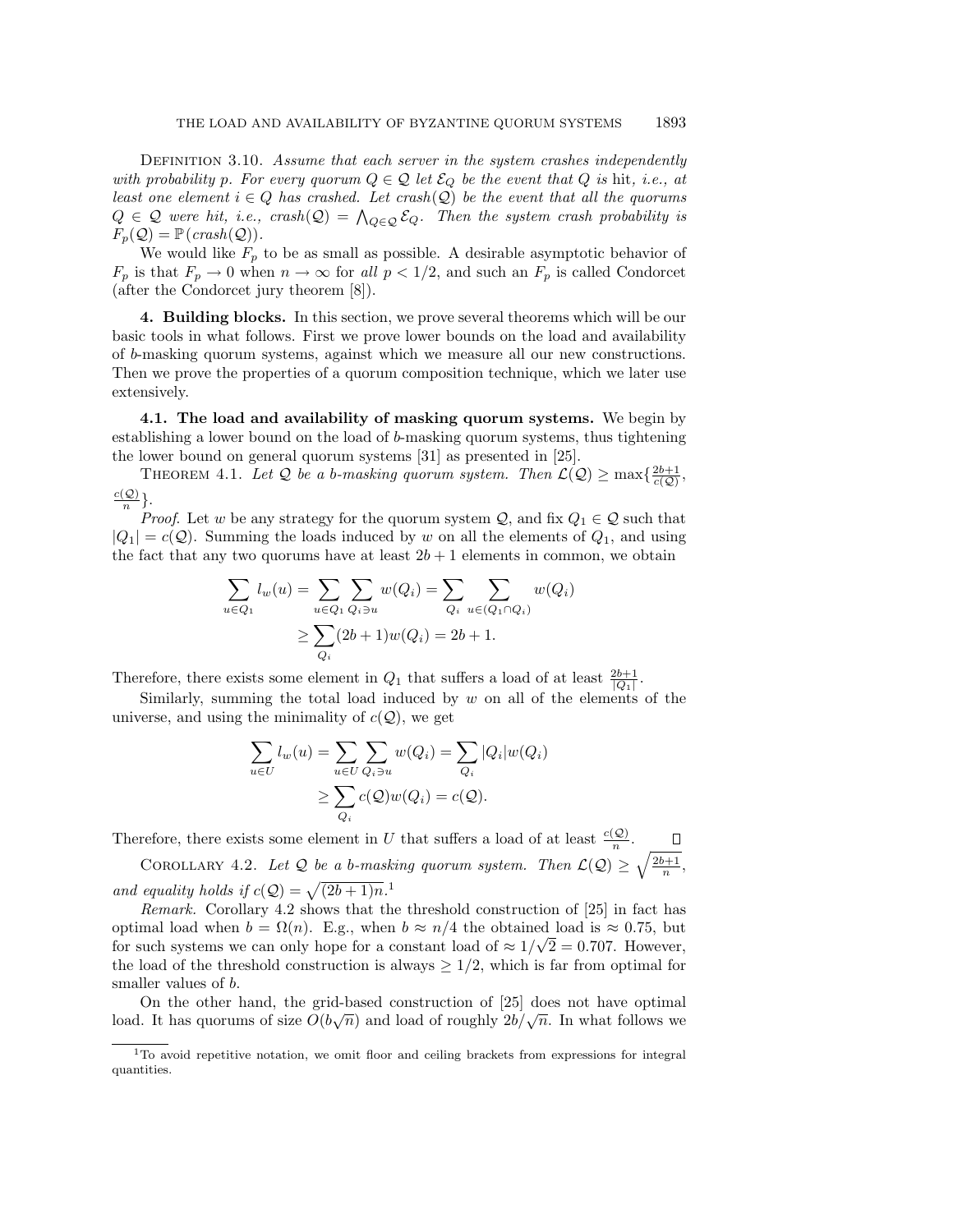show systems which significantly improve this: some of our new constructions have quorums of size  $O(\sqrt{bn})$  and optimal load.

Our next propositions show lower bounds on the crash probability  $F_p$  in terms of  $\mathcal{MT}(\mathcal{Q})$  and b.

PROPOSITION 4.3. Let Q be a quorum system. Then  $F_p(Q) \geq p^{\mathcal{MT}(Q)} = p^{f+1}$ for any  $p \in [0, 1]$ .

*Proof.* Consider a minimal transversal T with  $|T| = \mathcal{MT}(Q)$ . If all the elements of T crash, then every quorum contains a crashed element, so  $F_p(\mathcal{Q}) \geq p^{\mathcal{MT}(\mathcal{Q})}$ .

PROPOSITION 4.4. Let Q be a b-masking quorum system. Then  $F_p(\mathcal{Q}) \geq p^{c(\mathcal{Q})-2b}$ for any  $p \in [0, 1]$ .

*Proof.* Let  $Q \in \mathcal{Q}$  be a minimal quorum with  $|Q| = c(\mathcal{Q})$ , and consider  $Z \subset Q$ ,  $|Z| = 2b$ . Since Q is b-masking, then  $|R \cap Q| \ge 2b + 1$  for any  $R \in \mathcal{Q}$ , and so  $|(Q \setminus Z) \cap R| \geq 1$  and  $|Q \setminus Z|$  is a transversal. Therefore  $\mathcal{MT}(\mathcal{Q}) \leq c(\mathcal{Q}) - 2b$ , which we plug into Proposition 4.3.  $\Box$ 

The next proposition is less general than Proposition 4.4, but it is applicable for most of our constructions and it gives a much tighter bound.

PROPOSITION 4.5. Let Q be a b-masking quorum system such that  $MT(Q) \leq$  $(\mathcal{IS}(\mathcal{Q})+1)/2$ . Then  $F_p(\mathcal{Q}) \geq p^{b+1}$  for any  $p \in [0,1]$ .

*Proof.* If  $MT(Q) \leq (IS(Q) + 1)/2$ , then from Corollary 3.7 we have that  $b+1=$  $MT(Q)$ , which again we plug into Proposition 4.3.  $\Box$ 

**4.2. Quorum system composition.** Quorum system composition is a wellknown technique for building new systems out of existing components. We compose a quorum system S over another system  $\mathcal R$  by replacing each element of S with a distinct copy of R. In other words, when element i is used in a quorum  $S \in \mathcal{S}$  we replace it with a complete quorum from the *i*th copy of  $R$ . Using the terminology of reliability theory, the system  $S \circ \mathcal{R}$  has a *modular decomposition* where each module is a copy of  $\mathcal R$ . Formally, we have the following.

DEFINITION 4.6. Let S and R be two quorum systems, over universes of sizes  $n_S$  and  $n_R$ , respectively. Let  $\mathcal{R}_1,\ldots,\mathcal{R}_{n_S}$  be  $n_S$  copies of  $\mathcal R$  over disjoint universes. Then the composition of S over  $\mathcal R$  is

$$
\mathcal{S} \circ \mathcal{R} = \left\{ \bigcup R_i : S \in \mathcal{S}, R_i \in \mathcal{R}_i \text{ for all } i \in S \right\}.
$$

The next theorem summarizes the properties of quorum composition.

THEOREM 4.7. Let S and R be two quorum systems, and let  $Q = S \circ R$ . Then • The universe size is  $n_Q = n_S n_R$ .

- The minimal quorum size is  $c(\mathcal{Q}) = c(\mathcal{S})c(\mathcal{R})$ .
- The minimal intersection size is  $IS(Q) = IS(S)IS(R)$ .
- The minimal transversal size is  $MT(Q) = MT(S)MT(R)$ .
- Denote the crash probability functions of S and R by  $s(p) = F_p(S)$  and  $r(p) =$  $F_p(\mathcal{R})$ . Then  $F_p(\mathcal{Q}) = s(r(p))$ .
- The load is  $\mathcal{L}(\mathcal{Q}) = \mathcal{L}(\mathcal{S})\mathcal{L}(\mathcal{R})$ .

*Proof.* The behavior of the combinatorial parameters  $n_Q$ ,  $c(Q)$ ,  $IS(Q)$ , and  $MT(Q)$  is obvious. The behavior of  $F_p(Q)$  is standard in reliability theory (cf. [5]). As for the load, consider the following strategy: pick a quorum  $S \in \mathcal{S}$  using the optimal strategy for S. Then for each element  $i \in S$ , pick a quorum  $R_i \in \mathcal{R}_i$  using the optimal strategy for (the *i*th copy of)  $\mathcal{R}$ . Clearly this strategy induces a load of  $\mathcal{L}(\mathcal{S})\mathcal{L}(\mathcal{R})$ , and hence  $\mathcal{L}(\mathcal{Q}) \leq \mathcal{L}(\mathcal{S})\mathcal{L}(\mathcal{R})$ .

We now show the inequality in the opposite direction. Enumerate the elements of Q by denoting the jth element in  $\mathcal{R}_i$  by  $u_{ij}$ , let  $Q(S) = \{ \bigcup R_i : R_i \in \mathcal{R}_i \text{ for all } i \in S \}$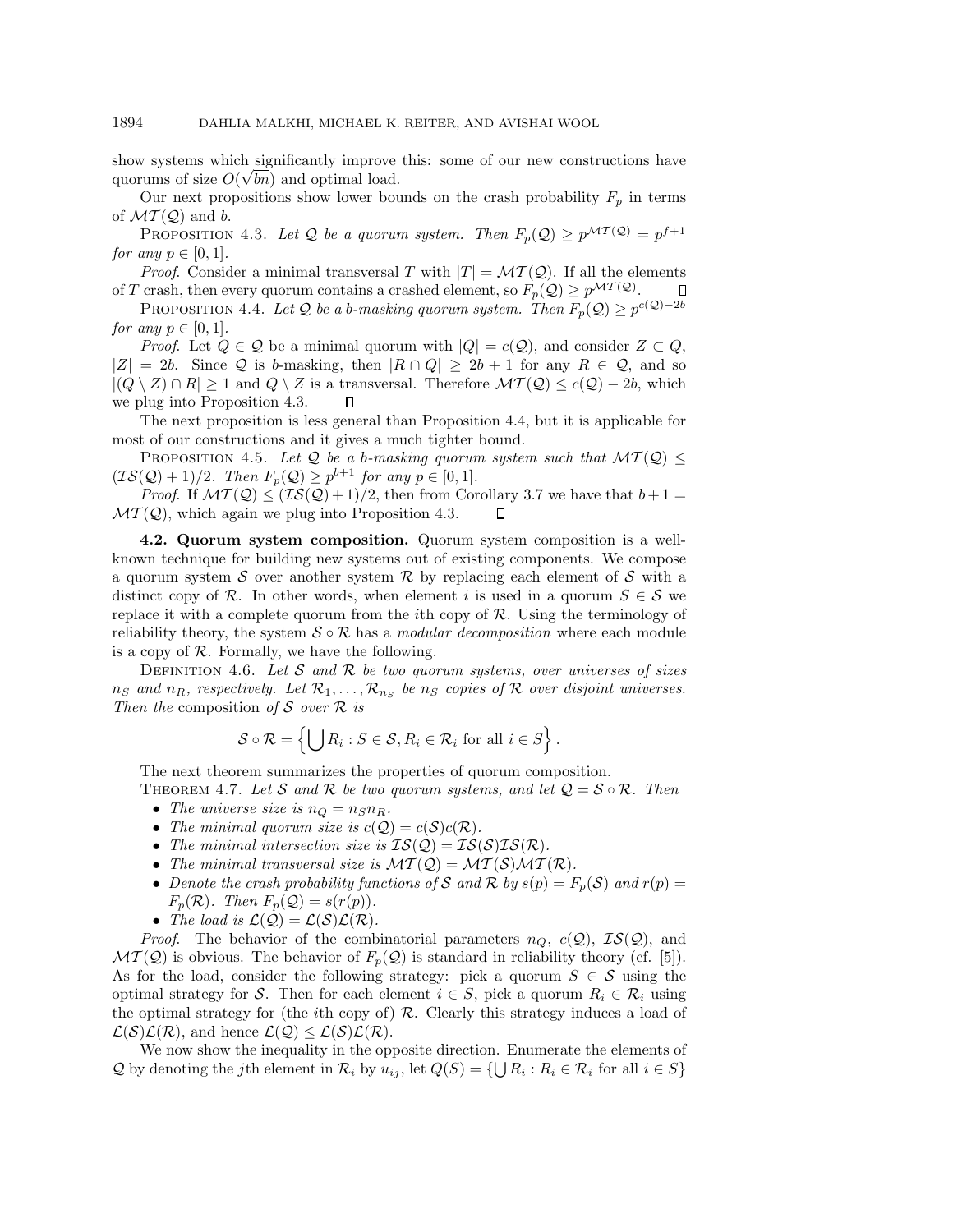be the set of all quorums that are based on some  $S \in \mathcal{S}$ , and let  $w^{\mathcal{Q}}$  be an access strategy on Q. Then  $w^{\mathcal{Q}}$  induces a strategy  $w^{\mathcal{S}}$  on S defined by

(4.1) 
$$
w^S(S) = \sum_{Q \in Q(S)} w^Q(Q).
$$

The load on an element  $i \in \mathcal{S}$  (i.e., the frequency of accessing the quorum system  $\mathcal{R}_i$ ) is then  $l_w s(i) = \sum_{S \ni i, S \in \mathcal{S}} w^S(S)$ . Similarly,  $w^Q$  induces a strategy on each copy  $\mathcal{R}_i$ defined by

(4.2) 
$$
w^{\mathcal{R}_i}(R) = \left(\sum_{Q \supseteq R} w^{\mathcal{Q}}(Q)\right) / l_{w^{\mathcal{S}}}(i).
$$

This  $w^{\mathcal{R}_i}$  is well defined when  $l_w s(i) > 0$ . It is easy to verify that  $w^{\mathcal{S}}$  and  $w^{\mathcal{R}_i}$  are indeed strategies, i.e., that the probabilities add up to 1.

CLAIM 4.8. Let  $l_w \circ (u_{ij})$  be the load induced by  $w^Q$  on an element  $u_{Ij} \in \mathcal{R}_i$ , and let  $l_m\mathcal{R}_i (u_{ij})$  be the load induced on it by  $w^{\mathcal{R}_i}$ . Then  $l_w\mathcal{Q}(u_{ij}) = l_w\mathcal{S}(i) \cdot l_w\mathcal{R}_i (u_{ij}).$ *Proof of Claim.* Using  $(4.1)$  and  $(4.2)$  we have that

$$
l_{w}s(i) \cdot l_{w} \mathcal{R}_{i}(u_{ij}) = l_{w}s(i) \sum_{R \ni u_{ij}} w^{\mathcal{R}_{i}}(R) = l_{w}s(i) \sum_{R \ni u_{ij}} \left( \sum_{Q \supseteq R} w^{Q}(Q) \right) / l_{w}s(i)
$$

$$
= \sum_{R \ni u_{ij}} \sum_{Q \supseteq R} w^{Q}(Q) = \sum_{Q \ni u_{ij}} w^{Q}(Q) = l_{w}\mathcal{Q}(u_{ij}). \qquad \Box
$$

To complete the proof of Theorem 4.7, assume that  $w^{\mathcal{Q}}$  is an optimal strategy for Q. Consider the copy  $\mathcal{R}_i$  for which  $l_w s(i)$  is maximal, i.e.,  $\mathcal{L}_w s(\mathcal{S}) = l_w s(i)$ , and let  $u_{ij}$  be the maximally loaded element in this  $\mathcal{R}_i$ . Clearly  $l_{w\mathcal{S}}(i) > 0$  so  $w^{\mathcal{R}_i}$  is well defined for this i. Note that we do not require  $u_{ii}$  to be the maximally loaded element in all of Q. Using the claim and the minimality of  $\mathcal{L}(\mathcal{S})$  and  $\mathcal{L}(\mathcal{R})$  we obtain that

$$
\mathcal{L}(\mathcal{Q}) = \mathcal{L}_{w} \circ (\mathcal{Q}) \geq l_{w} \circ (u_{ij}) = l_{w} \circ (i) \cdot l_{w} \mathcal{R}_{i} (u_{ij})
$$
  
=  $\mathcal{L}_{w} \circ (\mathcal{S}) \cdot \mathcal{L}_{w} \mathcal{R}_{i} (\mathcal{R}) \geq \mathcal{L}(\mathcal{S}) \mathcal{L}(\mathcal{R}).$ 

By combining this inequality with the upper bound we had before we conclude that  $\mathcal{L}(\mathcal{Q}) = \mathcal{L}(\mathcal{S})\mathcal{L}(\mathcal{R}).$  $\Box$ 

The multiplicative behavior of the combinatorial parameters in composing quorum systems provides a powerful tool for "boosting" existing constructions into larger systems with possibly improved characteristics. Below, we use quorum composition in two cases and demonstrate that this technique yields improved constructions over their basic building blocks, for appropriately larger system sizes. In particular, in section 6 we show a composition that allows us to transform any regular quorum construction into a (larger) b-masking quorum system.

**5. Simple systems.** In this section we show two types of constructions, M-Grid and RT. These systems significantly improve upon the original constructions of [25]; however, both are still suboptimal in some parameter: M-Grid has optimal load but however, both are still suboptified in some parameter. M-Grid has optimal load but<br>can mask only up to  $b = O(\sqrt{n})$  failures and has poor crash probability; and RT can mask up to  $b = O(n)$  failures and has near-optimal crash probability but has suboptimal load.

In sections 6 and 7 we present systems which are superior to the M-Grid and RT. Nonetheless, we feel that the simplicity of the M-Grid and RT systems, and the fact that they are suitable for very small universe sizes, are what makes them appealing.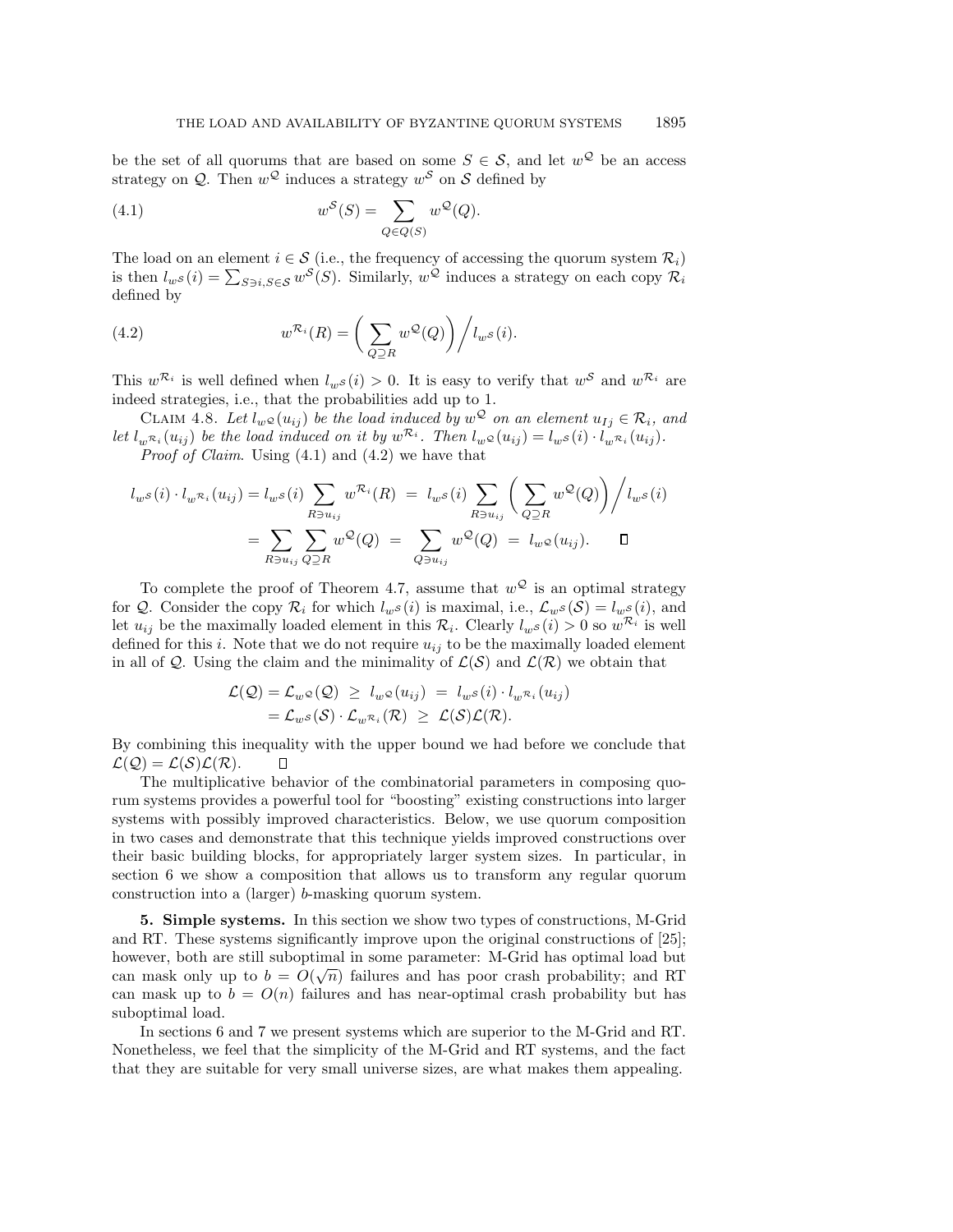

FIG. 1. The multigrid construction,  $n = 7 \times 7$ ,  $b = 3$ , with one quorum shaded.

**5.1. The M-Grid system.** We begin with the M-Grid system, which achieves **a.1.** The M-GTM system. We begin with the M-GTM system, which achieves an optimal load among b-masking quorum systems, where  $b \le (\sqrt{n} - 1)/2$ . The idea of the construction is as follows. Arrange the elements in a  $\sqrt{n} \times \sqrt{n}$  grid. A quorum in an M-Grid consists of any choice of  $\sqrt{b+1}$  rows and  $\sqrt{b+1}$  columns, as shown in Figure 1. Formally, denote the rows and columns of the grid by  $R_i$  and  $C_i$ , respectively, where  $1 \leq i \leq \sqrt{n}$ . Then, the quorum system is

$$
\text{M-Grid}(b) = \left\{ \bigcup_{j \in J} C_j \cup \bigcup_{i \in I} R_i : J, I \subseteq \{1 \dots \sqrt{n}\}, |J| = |I| = \sqrt{b+1} \right\}.
$$

PROPOSITION 5.1. The multigrid M-Grid(b) is a b-masking quorum system for  $b \leq (\sqrt{n}-1)/2.$ 

*Proof.* Consider two quorums  $R, S \in M$ -Grid $(b)$ . If they have either a row or a column in common, then  $|R \cap S| \geq \sqrt{n} \geq 2b + 1$  and we are done. Otherwise the intersection of  $S$ 's columns with  $R$ 's rows is disjoint from the intersection of  $R$ 's the intersection of 5 s columns with R s rows is disjoint from the intersection of R s columns with S's rows, so  $|R \cap S| \geq 2\sqrt{b+1}\sqrt{b+1} > 2b+1$ . Therefore consistency holds.

Resilience holds since  $f = \mathcal{MT}(M\text{-}\text{Grid}(b)) - 1 = \sqrt{n} - \sqrt{b+1} \geq b$ . Therefore  $\mathcal{MT}(\mathrm{M}\text{-}\mathrm{Grid}(b))\geq b+1,$  and Lemma 3.6 finishes the proof.

PROPOSITION 5.2.  $\mathcal{L}(\text{M-Grid}(b)) \approx 2\sqrt{\frac{b+1}{n}}$ .

*Proof.* Since M-Grid(b) is fair we can use Proposition 3.9 to get  $\mathcal{L}(M\text{-Grid}(b))$  =  $c(M\text{-}\mathrm{Grid}(b))/n$ .

 $Remark$ . The load of M-Grid(b) is within a factor of  $\sqrt{2}$  from the optimal load which can be achieved for  $b \approx \sqrt{n}/2$ .

A disadvantage of the M-Grid system is its poor asymptotic crash probability. If crashes occur with some constant probability  $p$ , then any configuration of crashes with at least one crash per row disables the system. Therefore, as shown by [20, 40],

$$
F_p(\text{M-Grid}) \ge (1 - (1 - p)^{\sqrt{n}})^{\sqrt{n}} \underset{n \to \infty}{\longrightarrow} 1.
$$

**5.2. RT systems.** An RT system  $RT(k, \ell)$  of depth h is built by taking a simple building block, which is an  $\ell$ -of-k threshold system (with  $k > \ell > k/2$ ), and recursively composing it over itself to depth  $h$ . In what follows, we often omit the depth parameter h when it has no effect on the discussion. The RT systems generalize the recursive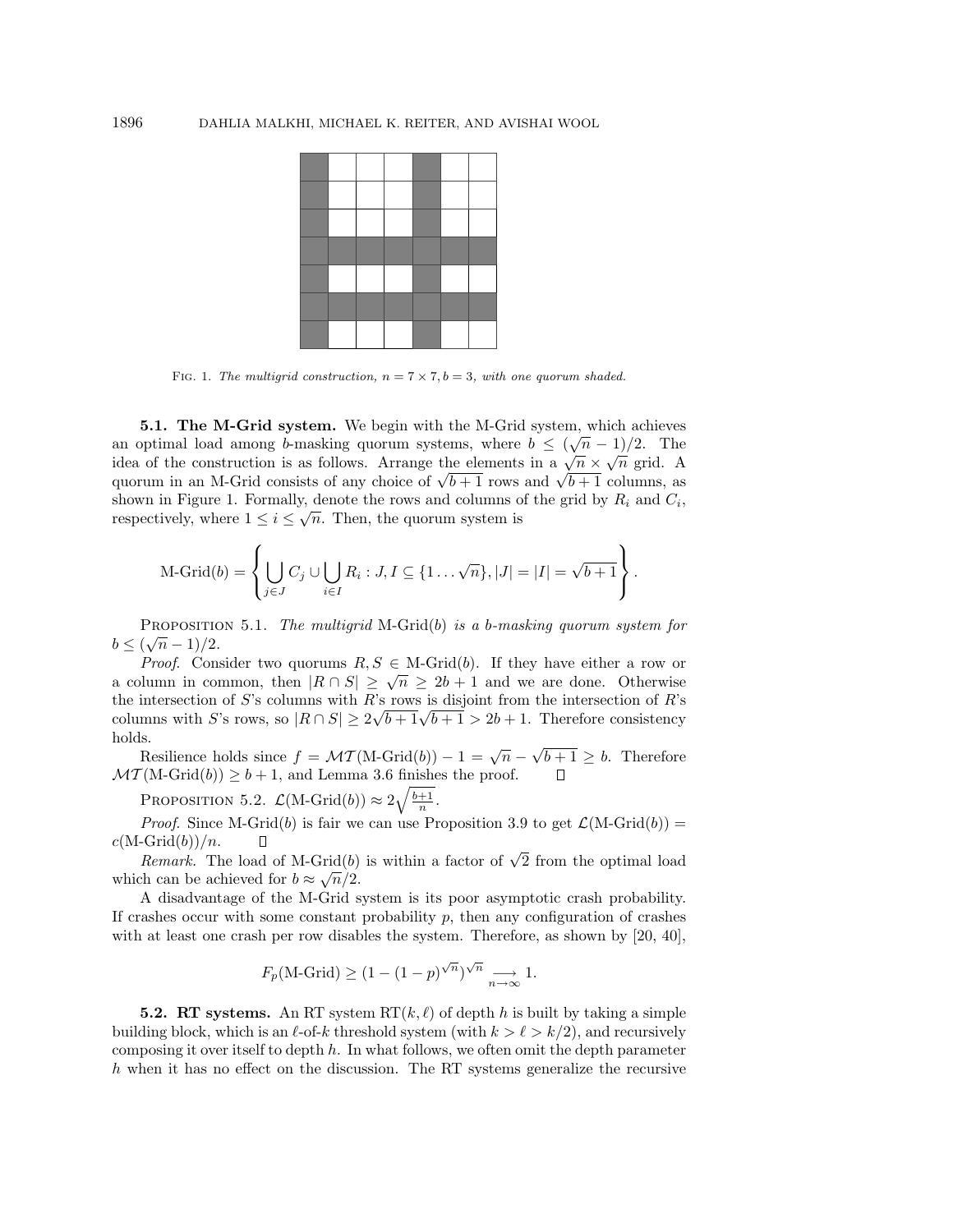

FIG. 2. An RT(4,3) system of depth  $h = 2$ , with one quorum shaded.

majority constructions of [29], the HQC system of [19] is an  $RT(3, 2)$  system, and in fact the threshold system of [25] can be viewed as a trivial  $RT(4b + 1, 3b + 1)$  system with depth  $h = 1$ . As an example throughout this section we will use the RT(4,3) system, depicted in Figure 2.

PROPOSITION 5.3. An  $RT(k, \ell)$  system of depth h is a fair quorum system, with  $n = k^h$  elements, quorums of size  $c(RT(k, \ell)) = \ell^h$ , intersection size of  $\mathcal{IS}(RT(k, \ell)) =$  $(2\ell - k)^h$ , and minimal transversals of size  $\mathcal{MT}(\mathrm{RT}(k, \ell)) = (k - \ell + 1)^h$ .

*Proof.* The basic  $\ell$ -of-k system is symmetric (and therefore fair), with  $c(\ell$ -of-k) =  $\ell$ ,  $\mathcal{MT}(\ell$ -of-k) =  $k - \ell + 1$ , and  $\mathcal{IS}(\ell$ -of-k) =  $2\ell - k$ . The combinatorial parameters are computed by activating Theorem  $4.7 h$  times and the composition preserves the fairness.  $\Box$ 

Plugging this into Corollary 3.7 we obtain the following.

COROLLARY 5.4. An  $RT(k, \ell)$  system over a universe of size n is a b-masking quorum system for

$$
b = \min\{(n^{\log_k(2\ell - k)} - 1)/2, n^{\log_k(k - \ell + 1)} - 1\}.
$$

In the 3-of-4 example we have  $\mathcal{IS}(3\text{-}of-4) = \mathcal{MT}(3\text{-}of-4) = 2$  and  $c(3\text{-}of-4) = 3$ . Therefore for the whole system (to depth  $\log_4 n$ ) we get  $c(RT(4,3)) = n^{\log_4 3} = n^{0.79}$ , with  $IS(RT(4, 3)) = \mathcal{MT}(RT(4, 3)) = \sqrt{n}$  and thus  $b = (\sqrt{n} - 1)/2$ . Note that the basic 3-of-4 system is not even 1-masking since intersections of size 2 are too small; however, already from  $h = 2$  (i.e.,  $n = 16$ ) we obtain a masking system.

PROPOSITION 5.5. The load  $\mathcal{L}(\mathrm{RT}(k,\ell)) = n^{-(1-\log_k \ell)}$ .

*Proof.* Since  $\mathrm{RT}(k, \ell)$  is fair we can use Proposition 3.9 to get  $\mathcal{L}(\mathrm{RT}(k, \ell)) =$  $c(RT(k, \ell))/n$ .  $\Box$ 

Remark. In general the load is suboptimal for this construction. For instance, in the RT(4, 3) system we obtain  $\mathcal{L}(\text{RT}(4,3)) = n^{-0.21}$ . However for  $b = (\sqrt{n} - 1)/2$  we could hope for a load of  $\sqrt{(2b+1)/n} = n^{-0.25}$ .

PROPOSITION 5.6. There exists a unique critical probability  $0 < p_c < 1/2$  for which

$$
\lim_{h \to \infty} F_p(\mathrm{RT}(k, \ell) \text{ of depth } h) = \begin{cases} 0, & p < p_c, \\ 1, & p > p_c. \end{cases}
$$

*Proof.* Let  $q(p)$  be the crash probability function of the  $\ell$ -of-k system and let  $F(h) = F_p(RT(k, \ell)$  of depth h) denote the crash probability for the RT(k,  $\ell$ ) system of depth h. Then  $F(h)$  obeys the recurrence

(5.1) 
$$
F(h) = \begin{cases} g(F(h-1)), & h \ge 1, \\ p, & h = 0. \end{cases}
$$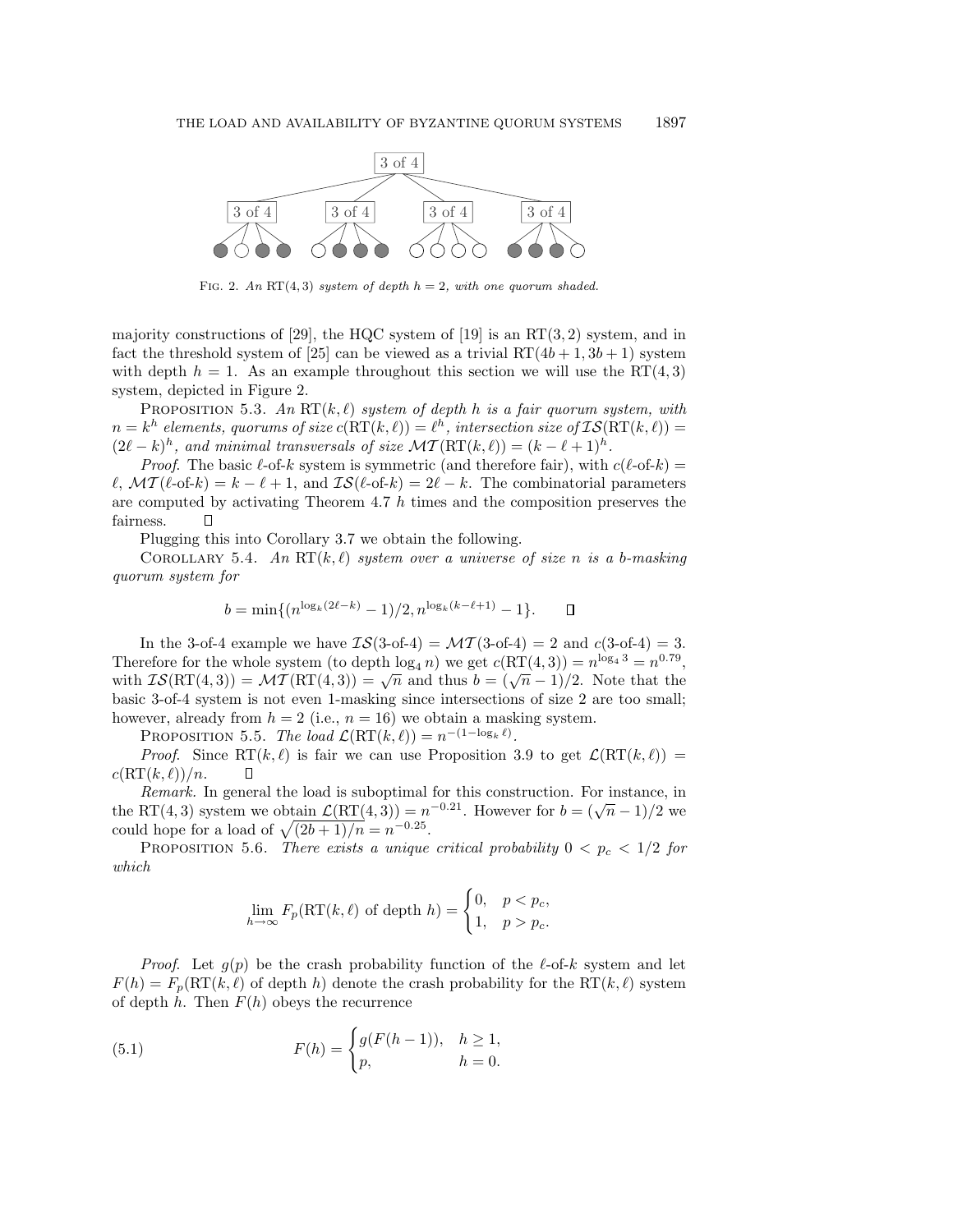Now  $g(p)$  is a reliability function, and therefore it is "S-shaped" (see [5]). This implies that there exists a unique critical probability  $0 < p_c < 1$  for which  $g(p_c) = p_c$ , such that  $g(p) < p$  when  $p < p_c$  and  $g(p) > p$  when  $p > p_c$  (and [34] shows that for quorum systems such as RT in fact  $p_c < 1/2$ . Therefore if  $p < p_c$ , then repeated applications of recurrence (5.1) would decrease  $F(h)$  arbitrarily close to 0, and when  $p>p_c$  the limit is 1.  $\Box$ 

PROPOSITION 5.7. If  $p < 1/{\binom{k}{\ell-1}}$  and  $\ell < k$ , then  $F_p(\mathrm{RT}(k, \ell)) < \exp(-\Omega)$  $(n^{\log_k(k-\ell+1)}))$ , which is optimal for systems with resilience  $f = n^{\log_k(k-\ell+1)}$ .

*Proof.* Let  $q(p)$  and  $F(h)$  be as in the proof of Proposition 5.6. Any configuration of at least  $k - \ell + 1$  crashes disables the  $\ell$ -of-k system, so

$$
g(p) = \sum_{j=k-\ell+1}^{k} {k \choose j} p^{j} (1-p)^{k-j}.
$$

By Lemma A.2 (see Appendix A) we have that

$$
g(p) \le \binom{k}{\ell-1} p^{k-\ell+1}.
$$

Plugging this into (5.1) gives that

$$
F(h) \le {k \choose \ell-1}^{1+(k-\ell+1)+\cdots+(k-\ell+1)^{h-1}} p^{(k-\ell+1)^h}
$$
  

$$
< \left[{k \choose \ell-1} p\right]^{(k-\ell+1)^h}.
$$

If  $p < 1/{\binom{k}{\ell-1}}$ , then the last expression decays to zero with h, so  $F_p(\mathrm{RT}(k,\ell))$  <  $\exp(-\Omega(n^{\log_k(k-\ell+1)})).$ 

The lower bound of Proposition 4.3 shows that

 $\Box$ 

$$
F_p(\mathsf{RT}(k,\ell)) \ge p^{n^{\log_k(k-\ell+1)}},
$$

so our analysis is tight.

For the RT(4,3) system a direct calculation shows that  $g(p)=6p^2-8p^3+3p^4$ and  $p_c = 0.2324$ . Therefore Proposition 5.6 guarantees that when the element crash probability is in the range  $p < 0.2324$ , then  $F_p \to 0$  when  $n \to \infty$ . Furthermore, when  $p < 1/6$  then Proposition 5.7 shows that the decay is rapid, with  $F_p(\mathrm{RT}(4,3))$  $(6p)^{\sqrt{n}}$ , which is optimal.

**6. boostFPP.** In this section we introduce a family of b-masking quorum systems, the boosted finite projective planes, which we denote by boostFPP. A boostFPP system is a composition of a finite projective plane (FPP) over a threshold system (Thresh).

The first component of a boostFPP system is an FPP of order  $q$  (a good reference on FPPs is [14]). It is known that FPPs exist for  $q = p^r$  when p is prime. Such an FPP has  $n_F = q^2 + q + 1$  elements and quorums of size  $c(FPP) = q + 1$ . This is a regular quorum system, i.e., it has intersections of size  $IS(FPP) = 1$ . The minimal transversals of an FPP are of size  $MT(FPP) = q + 1$  (in fact the only transversals of this size are the quorums themselves). The load of FPP was analyzed in [31] and shown to be  $\mathcal{L}(FPP) = \frac{q+1}{n_F} \approx 1/\sqrt{n_F}$ , which is optimal for regular quorum systems.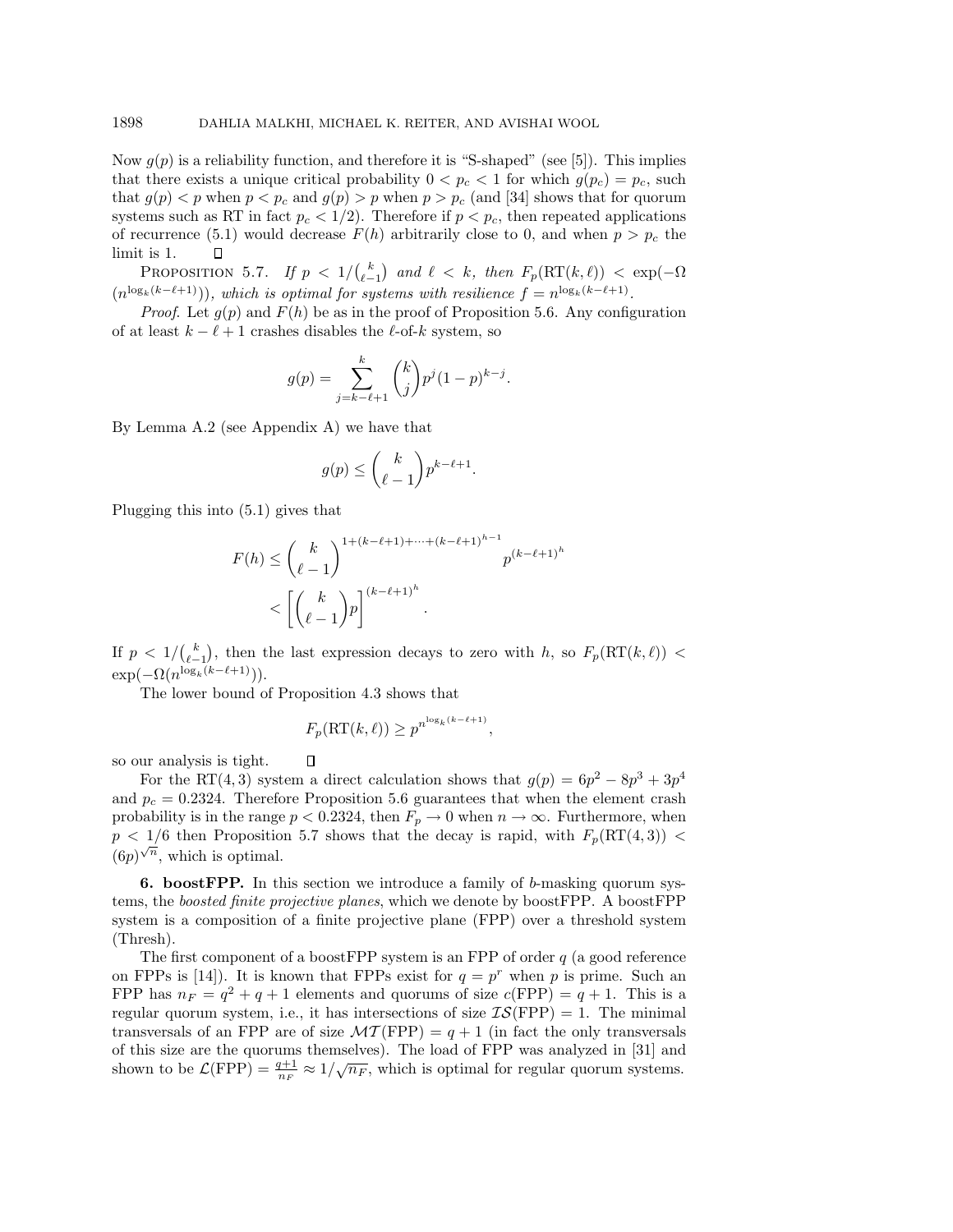The second component of a boostFPP is a Thresh system, with  $n_T = 4b + 1$ elements and a threshold of  $3b + 1$ . This is a b-masking quorum system in itself, with  $IS(Thresh) = 2b + 1$ ,  $MT(Thresh) = b + 1$ , and a load of  $\mathcal{L}(Thresh) \approx 3/4$ .

PROPOSITION 6.1. Let boostFPP $(q, b)$  = FPP $(q)$   $\circ$  Thresh $(3b + 1)$  of  $4b + 1$ . Then the composed system has  $n = (4b+1)(q^2+q+1)$  elements, with quorums of size  $c(\text{boostFPP}(q, b)) = (3b+1)(q+1)$ , intersections of size  $IS(\text{boostFPP}(q, b)) = 2b+1$ , and minimal transversals of size  $\mathcal{MT}(\text{boostFPP}(q, b)) = (b+1)(q+1)$ . Therefore boostFPP $(q, b)$  is a b-masking quorum system.

Proof. We obtain the combinatorial parameters by plugging the values of the component systems into Theorem 4.7. By Corollary 3.7 we have that the system can mask min $\{(b+1)(q+1) - 1, b\} = b$  failures.  $\Box$ 

PROPOSITION 6.2.  $\mathcal{L}(\text{boostFPP}(q, b)) \approx \frac{3}{4q}$ , which is optimal for b-masking quorum systems with  $n \approx 4bq^2$  elements.

*Proof.* boostFPP $(q, b)$  is a fair quorum system since both its components are fair, so by Proposition 3.9 we have

$$
\mathcal{L}(\text{boostFPP}(q, b)) = \frac{c(\text{boostFPP}(q, b))}{n}
$$

$$
= \frac{(3b+1)(q+1)}{(4b+1)(q^2+q+1)} \approx \frac{3}{4q}.
$$

On the other hand, for b-masking systems with  $n \approx 4bq^2$  elements the lower bound of Theorem 4.1 gives

$$
\mathcal{L}(\text{boostFPP}(q,b)) \ge \sqrt{\frac{2b}{n}} \approx \frac{1}{\sqrt{2}q}.\qquad \Box
$$

Note that the optimality of the load holds for *any* choice of  $q$  and  $b$ . Therefore when the number of servers (or elements) increases, the boost  $FPP(q, b)$  system can scale up using different policies while maintaining load optimality. There are two extremal policies:

- (1) Fix q and increase b; then the system can mask more failures when new servers are added; however, the load on the servers does not decrease.
- (2) Fix b and increase q; then the load decreases when new servers are added, but the number of failures that the system can mask remains unchanged.

It is important to note that systems of arbitrarily high resilience can be constructed using the first policy since  $b$  can be chosen independently of  $q$ . In particular, we can choose  $b = q^a$  for any  $a > 0$ . Then the resulting system has  $n \approx 4bq^2 = 4b^{\frac{a+2}{a}},$ and so  $b \approx \left(\frac{n}{4}\right)^{\frac{a}{a+2}}$ , thus asymptotically approaching the resilience upper bound of  $\frac{n}{4}$ .

Finally we analyze the crash probability of boostFPP. The following proposition shows that boostFPP has good availability as long as  $p < 1/4$ .

PROPOSITION 6.3. If  $p < 1/4$ , then  $F_p(\text{boostFPP}(q, b)) \leq \exp(-\Omega(b - \log q)).$ 

*Proof.* We start by estimating  $F_p$ (Thresh). Let  $\#crashed$  denote the number of crashed elements in a universe of size  $4b + 1$ . Let  $\gamma = \frac{b+1}{4b+1} - p$ ; thus  $0 < \gamma < 1$  when  $p < 1/4$ . Then using the Chernoff bound we obtain

$$
F_p(\text{Thresh}) = \mathbb{P}(\#crashed \ge b+1)
$$
  
=  $\mathbb{P}(\#crashed \ge (p+\gamma)(4b+1))$   
 $\le e^{-2(4b+1)\gamma^2} \approx e^{-b(1-4p)^2/2}.$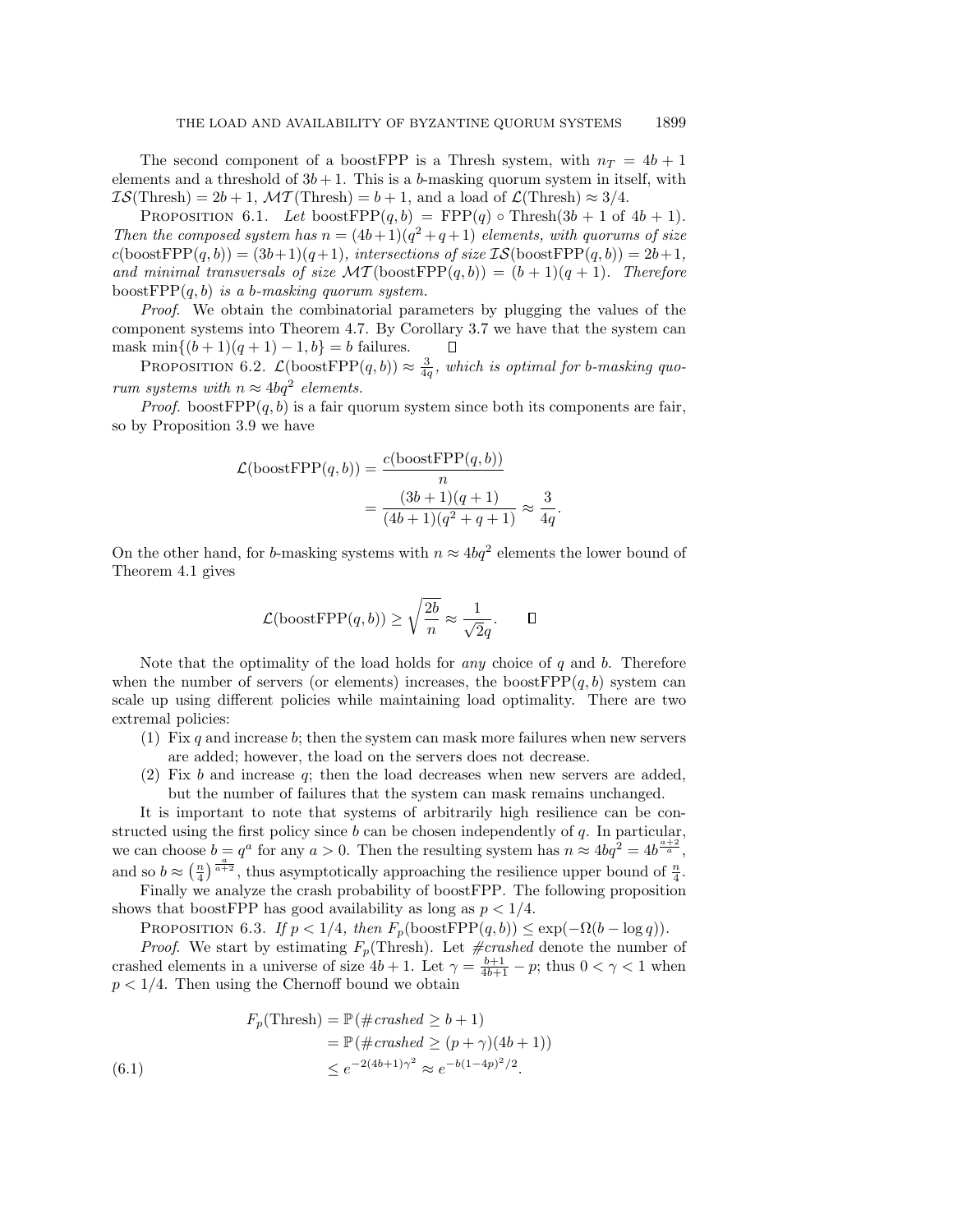Next we estimate  $F_p(\text{FPP})$ . Let  $Q_0 \in \text{FPP}$  be some quorum. Then

$$
F_p(\text{FPP}) = 1 - \mathbb{P}(\text{there exists } Q \in \text{FPP} : Q \text{ is alive})
$$
  
(6.2) 
$$
\leq 1 - \mathbb{P}(Q_0 \text{ is alive}) = 1 - (1 - p)^{q+1} \leq (q+1)p.
$$

Using Theorem 4.7 we plug  $(6.1)$  into  $(6.2)$  to obtain

 $F_p(\text{boostFPP}(q, b)) \leq (q+1)e^{-b(1-4p)^2/2} = e^{-\Omega(b-\log q)}.$  $\Box$ 

### Remarks.

- In general the crash probability is not optimal; since  $\mathcal{MT}(\text{boostFPP}(q, b)) \approx$ bq then the lower bound of Proposition 4.3 shows we could hope for a crash probability of  $\exp(-\Omega(bq))$ . Nevertheless if q is constant, then  $F_p$  is asymptotically optimal, and if  $b \gg q$ , then the gap between the upper and lower bounds is small.
- The final estimate we get for  $F_p(\text{boostFPP})$  seems poor, as the bound is higher than the crash probability of the Thresh components. However, this is not an artifact of overestimates in our analysis. Rather, it is a result of the property that the crash probability of FPP is higher than  $p$ , and in fact  $F_p(\text{FPP}) \rightarrow 1$  as shown by [37, 40]. In this light it is not surprising that boostFPP does not have an optimal crash probability.
- The requirement  $p < 1/4$  is essential for this system; if  $p > 1/4$ , then in fact  $F_p(\text{boostFPP}) \to 1 \text{ as } n \to \infty.$

**7. The M-Path system.** Here we introduce the construction we call the multipath system, denoted by M-Path. The elements of this system are the vertices of a triangulated square  $\sqrt{n} \times \sqrt{n}$  grid; formally, the vertices are the points  $\{(i, j) \in \mathbb{R}^2 :$  $1 \leq i, j \leq \sqrt{n}$ ;  $i, j \in \mathbb{Z}$ . The triangulated grid has an edge between  $(i_1, j_1)$  and  $(i_2, j_2)$  if one of the following three conditions holds: (i)  $i_1 = i_2$  and  $j_2 = j_1 + 1$ ; (ii)  $j_1 = j_2$  and  $i_2 = i_1 + 1$ ; (iii)  $i_2 = i_1 - 1$  and  $j_2 = j_1 + 1$ . A quorum in the M-Path system consists of  $\sqrt{2b+1}$  disjoint paths from the left side to the right side of the grid (LR paths) and  $\sqrt{2b+1}$  disjoint top-bottom (TB) paths (see Figure 3).

The M-Path system has several characteristics similar to the basic M-Grid system The M-1 ath system has several characteristics similar to the basic M-GHu system<br>of section 5, namely an ability to mask  $b = O(\sqrt{n})$  failures and optimal load. Its major advantage is that it also has an optimal crash probability  $F_p$ . Moreover, it is the only construction we have for which  $F_p \to 0$  as  $n \to \infty$  when the individual crash probability p is arbitrarily close to  $1/2$ . We are able to prove this behavior of  $F_p$  using results from percolation theory [18, 13].

Remark. The system we present here is based on a triangular lattice, with elements corresponding to vertices, as in [41, 6]. We have also constructed a second system which is based on the square lattice with elements corresponding to the edges, as in [31]. The properties of this second system are almost identical to those of M-Path, so we omit it.

PROPOSITION 7.1. M-Path(b) has minimal quorums of size  $c(M-Path) \leq$  $2\sqrt{n(2b+1)}$ , minimal intersections of size  $\mathcal{IS}(M\text{-Path}) \geq 2b+1$ , and minimal transversals of size  $\mathcal{MT}(M\text{-Path}) = \sqrt{n} - \sqrt{2b+1} + 1$ . Therefore M-Path is a bmasking quorum system for  $b \leq \sqrt{n} - \sqrt{2n^{1/4}}$ .

*Ring quorum system for*  $0 \le \sqrt{n} - \sqrt{2n+1}$ .<br>*Proof.* Let  $Q_1, Q_2 \in M$ -Path(b). Then the  $\sqrt{2b+1}$  LR paths of  $Q_1$  intersect the *Proof.* Let  $Q_1, Q_2 \in M$ -Path(*b*). Then the  $\sqrt{2b+1}$  LK paths of  $Q_1$  intersect the  $\sqrt{2b+1}$  TB paths of  $Q_2$  in  $\geq 2b+1$  elements, since the LR and TB paths are disjoint. As in the M-Grid system we have that  $\mathcal{MT}(M\text{-Path}(b)) = \sqrt{n} - \sqrt{2b+1} + 1$ , so when  $b \leq \sqrt{n} - \sqrt{2n^{1/4}}$  it follows that  $\mathcal{MT}(M\text{-Path}(b)) \geq b+1$  and we are done.  $\Box$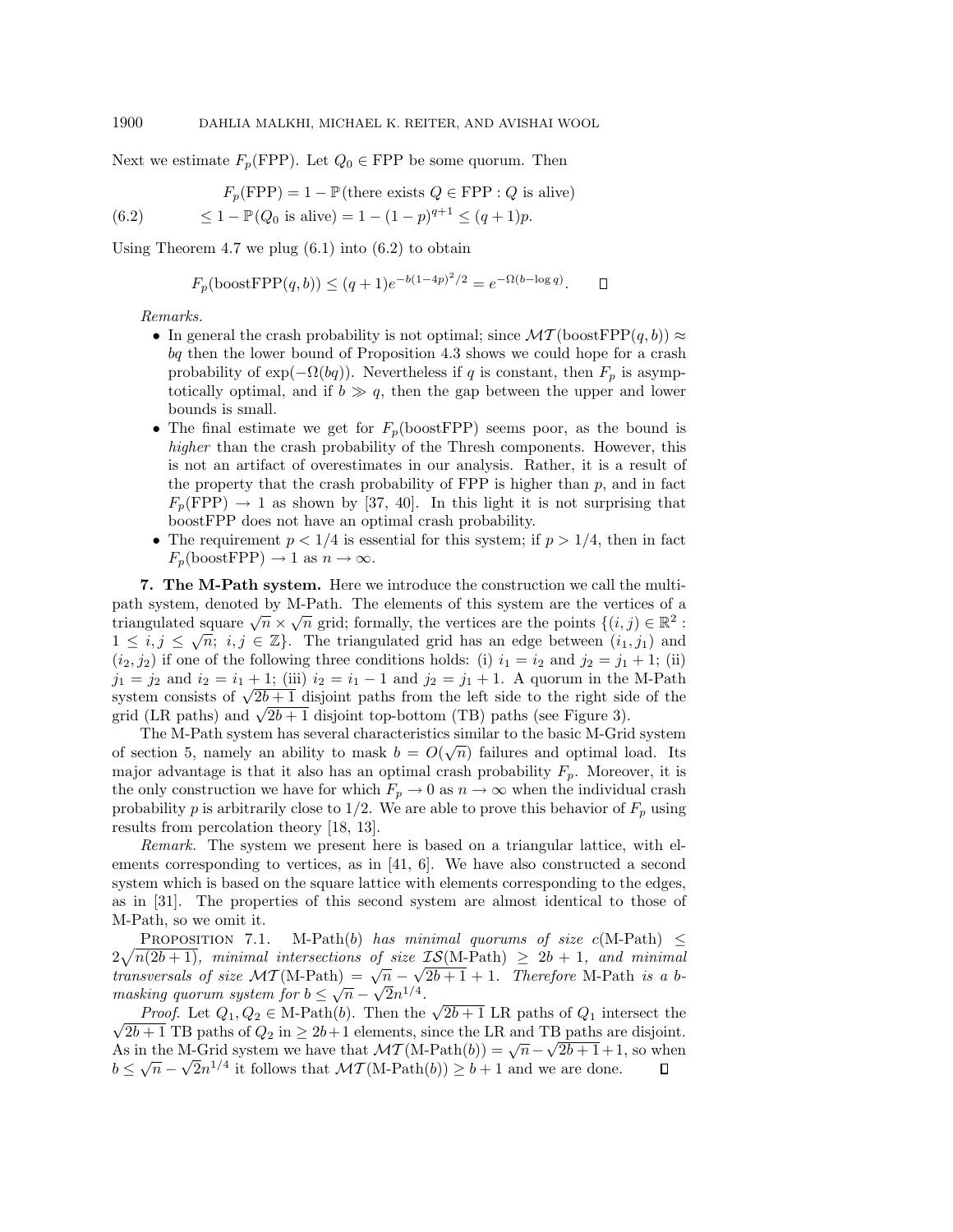

FIG. 3. A multipath construction on a  $9 \times 9$  grid,  $b = 4$ , with one quorum shaded.

PROPOSITION 7.2.  $\mathcal{L}(\text{M-Path}(b)) \leq 2\sqrt{\frac{2b+1}{n}}$ , which is optimal.

*Proof.* The strategy only uses straight line LR and TB paths. It picks  $\sqrt{2b+1}$ of the  $\sqrt{n}$  rows uniformly at random and likewise for the columns. Clearly the load equals the probability of accessing some element in position  $i, j$ , which is

$$
\mathcal{L}(\text{M-Path}) \le \mathbb{P}(\text{row } i \text{ chosen}) + \mathbb{P}(\text{column } j \text{ chosen})
$$

$$
\le 2\left(\frac{\sqrt{n}-1}{\sqrt{2b+1}-1}\right) / \left(\frac{\sqrt{n}}{\sqrt{2b+1}}\right)
$$

$$
= 2\sqrt{2b+1}/\sqrt{n}.
$$

By Corollary 4.2 this is optimal.

PROPOSITION 7.3.  $F_p(\text{M-Path}(b)) \leq \exp(-\Omega(\sqrt{n}-\sqrt{b}))$  for any  $p < 1/2$ , which is optimal for systems with resilience  $f = O(\sqrt{n} - \sqrt{b})$ .

*Proof.* We use the notation  $\mathbb{P}_p(\mathcal{E})$  to denote the probability of event  $\mathcal E$  defined on the grid when the individual crash probability is  $p$ . A path is called "open" if all its elements are alive.

Let  $LR$  be the event "there exists an open LR path in the grid," and let  $LR_k$  be the event "there exist  $k$  open LR paths." A failure configuration in M-Path $(b)$  is one in which either  $\sqrt{2b+1}$  open LR paths or  $\sqrt{2b+1}$  open TB paths do not exist. By symmetry we have that

(7.1) 
$$
F_p(\text{M-Path}(b)) \le 2\mathbb{P}_p(\overline{LR_{\sqrt{2b+1}}}) = 2(1 - \mathbb{P}_p(LR_{\sqrt{2b+1}})).
$$

Fix some p' such that  $p < p' < 1/2$ . Then by Theorem B.3 (see Appendix B) we have that

(7.2) 
$$
1 - \mathbb{P}_p(LR_{\sqrt{2b+1}}) \le \left(\frac{1-p}{p'-p}\right)^{\sqrt{2b+1}-1} [1 - \mathbb{P}_{p'}(LR)].
$$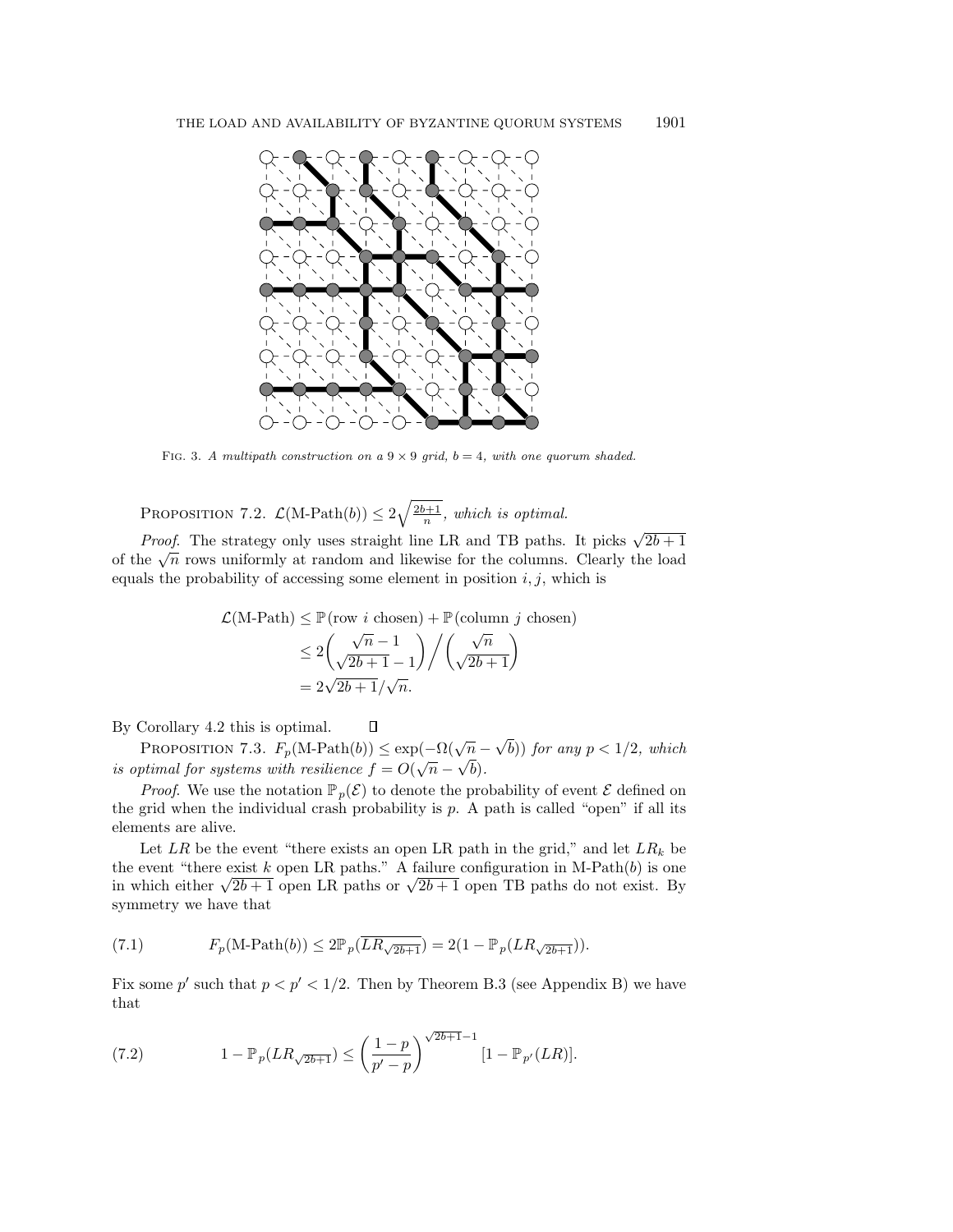| System                     | b <                                                |                              |                        |                                             |
|----------------------------|----------------------------------------------------|------------------------------|------------------------|---------------------------------------------|
| Threshold [25]             | n/4                                                | $O(n-b)$                     | $1/2 + O(b/n)$         | $\exp(-\Omega(f))$                          |
| Grid $[25]$                | $\sqrt{n}/3$                                       | $O(\sqrt{n}-b)$              | $O(b/\sqrt{n})$        | $n\rightarrow\infty$                        |
| M-Grid                     | $\sqrt{n}/2$                                       | $O(\sqrt{n}-\sqrt{b})$       | $O(\sqrt{b/n})$        | $\longrightarrow$ 1<br>$n\rightarrow\infty$ |
| $RT(k, \ell)$ <sup>‡</sup> | $O(\min\{n^{\alpha_1}, n^{\alpha_2}\})^{\ddagger}$ | O(b)                         | $n^{-(1-\log_k \ell)}$ | $\exp(-\Omega(f))^*$                        |
| boostFPP                   | n/4                                                | $O(\sqrt{bn})$               | $O(\sqrt{b/n})$        | $\exp(-\Omega(b-\log(n/b)))$                |
| M-Path                     | $- o(1) \sqrt{n}$                                  | $O(\sqrt{n})$<br>$-\sqrt{b}$ | $O(\sqrt{b/n})$        | $\exp(-\Omega(f))^*$                        |

TABLE 2 Constructions in this paper  $(n = number of servers)$ .

† Optimal for b-masking systems <sup>∗</sup> Optimal for f-resilient systems

<sup>‡</sup>  $\alpha_1 = \log_k(2\ell - k)$  and  $\alpha_2 = \log_k(k - \ell + 1)$ 

Plugging the bound on  $\mathbb{P}_{p'}(LR)$  from Theorem B.1 into (7.2) and (7.1) yields

$$
F_p(\text{M-Path}(b)) \le 2\left(\frac{1-p}{p'-p}\right)^{\sqrt{2b+1}-1} e^{-\psi(p')\sqrt{n}}
$$
  
=  $2e^{-\psi(p')\sqrt{n}+(\sqrt{2b+1}-1)\ln\left(\frac{1-p}{p'-p}\right)}$ 

for some function  $\psi(p') > 0$ . Now  $\sqrt{2b+1} = O(n^{1/4})$ , so for large enough n we can certainly write

$$
F_p(\text{M-Path}(b)) \le \exp(-\Omega(\sqrt{n} - \sqrt{b})).
$$

 $\Box$ 

This is optimal by Proposition 4.3.

**8. Discussion.** We have presented four novel constructions of b-masking quorum systems. For the first time in this context, we considered the resilience of such systems to crash failures in addition to their tolerance of (possibly fewer) Byzantine failures. Each of our constructions is optimal in either its load or its crash probability (for sufficiently small p). Moreover, one of our constructions, namely M-Paths, is optimal in both measures. One of our constructions is achieved using a novel boosting technique that makes all known benign fault-tolerant quorum constructions available for Byzantine environments (of appropriate sizes). In proving optimality of our constructions, we also contribute lower bounds on the load and crash probability of any b-masking quorum system.

The properties of our various constructions are summarized in Table 2, alongside the properties of two other b-masking constructions proposed in [25], namely Threshold and Grid.

Determining the best quorum construction depends on the goals and constraints of any particular settings, as no system is advantageous in all measures. For example, suppose we fix n to be 1024, the desired load  $\mathcal L$  to be approximately 1/4, and assume that the individual failure probability of components is 1/8. In these settings, an M-Grid system can tolerate  $b = 15$  Byzantine failures and up to  $f = 28$  benign failures, but it has a failure probability  $F_p \geq 0.638$ . In the same settings, a boostFPP system (with  $n = 1001$ ,  $q = 3$ ) can tolerate  $b = 19$ , up to  $f = 79$  benign failures, with somewhat better failure probability: it has  $F_p \leq 0.372$ . The M-Path construction, with four LR and four TB paths per quorum, has  $b = 7$  here and can tolerate up to  $f = 29$  benign failures, but it has a good crash probability:  $F_p \leq 0.001$  (using the estimate following Theorem B.1, together with Theorem B.3 with  $p' = 1/7$ . In this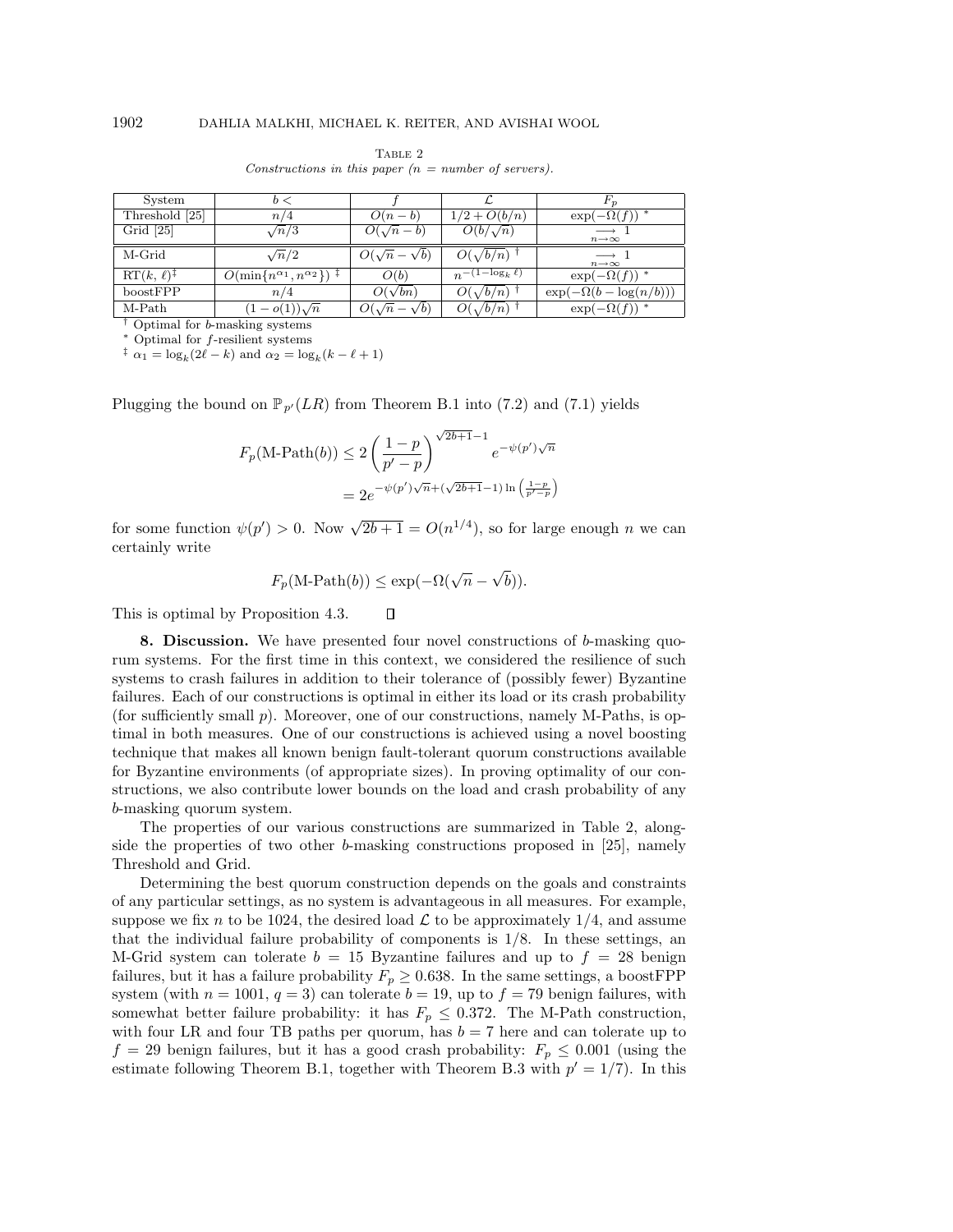setting, the RT(4,3) construction, with depth  $h = 5$ , is the best, with  $b = 15$ ,  $f = 31$ , and an excellent failure probability of only  $F_p \leq 0.0001$ .

More generally, if masking large numbers of Byzantine server failures is important, then of the systems listed in Table 2, only Threshold and boostFPP can provide the highest possible masking ability, i.e., up to  $b < n/4$ . However, Threshold can mask  $n/4$  Byzantine failures for any system size, whereas boostFPP approaches such degree of Byzantine resilience only for very large  $n$ . If, on the other hand, load is more crucial, then Threshold suffers in load whereas boostFPP offers reduced load, as do the other three systems in this paper, albeit with lower masking ability. If masking fewer Byzantine server failures is allowable, then other quorum constructions can be used, in particular RT and M-Path. These two constructions have similar masking ability, resilience, and load, but M-Path has asymptotically superior crash probability when  $p$  is close to  $1/2$ .

Finally, we note that it is impossible to achieve optimal resilience and load simultaneously: since necessarily  $f \leq c(Q)$ , Theorem 4.1 implies that  $f \leq n\mathcal{L}(Q)$ , i.e., when load is low then so is resilience, and when resilience is high then so is load. In order to break this trade-off, in [28] we propose relaxing the intersection property of masking quorum systems, so that "quorums" chosen according to a specific strategy intersect each other in enough correct servers to maintain correctness of the system with a high probability.

# Appendix A. Combinatorial lemmas.

LEMMA A.1. Let  $0 \leq i, d \leq k$  be integers. Then  $\frac{\binom{k}{d+k}}{\binom{k}{k}}$  $\frac{d+i}{\binom{k}{d}} \leq \binom{k-d}{i}.$ Proof.

$$
\frac{\binom{k}{d+i}}{\binom{k}{d}} = \frac{k!d!(k-d)!}{(d+i)!(k-d-i)!k!} = \frac{(k-d)!}{(k-d-i)!} \frac{d!}{(d+i)!} \le \frac{(k-d)!}{(k-d-i)!i!} = \binom{k-d}{i}.
$$

LEMMA A.2. Let  $0 \leq d \leq k$  be integers and let  $p \in [0,1]$ . Then

$$
\sum_{j=d}^{k} {k \choose j} p^j (1-p)^{k-j} \leq {k \choose d} p^d.
$$

Proof.

$$
\sum_{j=d}^{k} {k \choose j} p^j (1-p)^{k-j} = {k \choose d} p^d \sum_{j=d}^{k} {k \choose j} p^{j-d} (1-p)^{k-j},
$$

so it suffices to show that the last sum is  $\leq 1$ . But using Lemma A.1 we get

$$
\sum_{j=d}^{k} \frac{\binom{k}{j}}{\binom{k}{d}} p^{j-d} (1-p)^{k-j} = \sum_{i=0}^{k-d} \frac{\binom{k}{d+i}}{\binom{k}{d}} p^{i} (1-p)^{k-d-i}
$$
  

$$
\leq \sum_{i=0}^{k-d} \binom{k-d}{i} p^{i} (1-p)^{k-d-i} = [p + (1-p)]^{k-d} = 1.
$$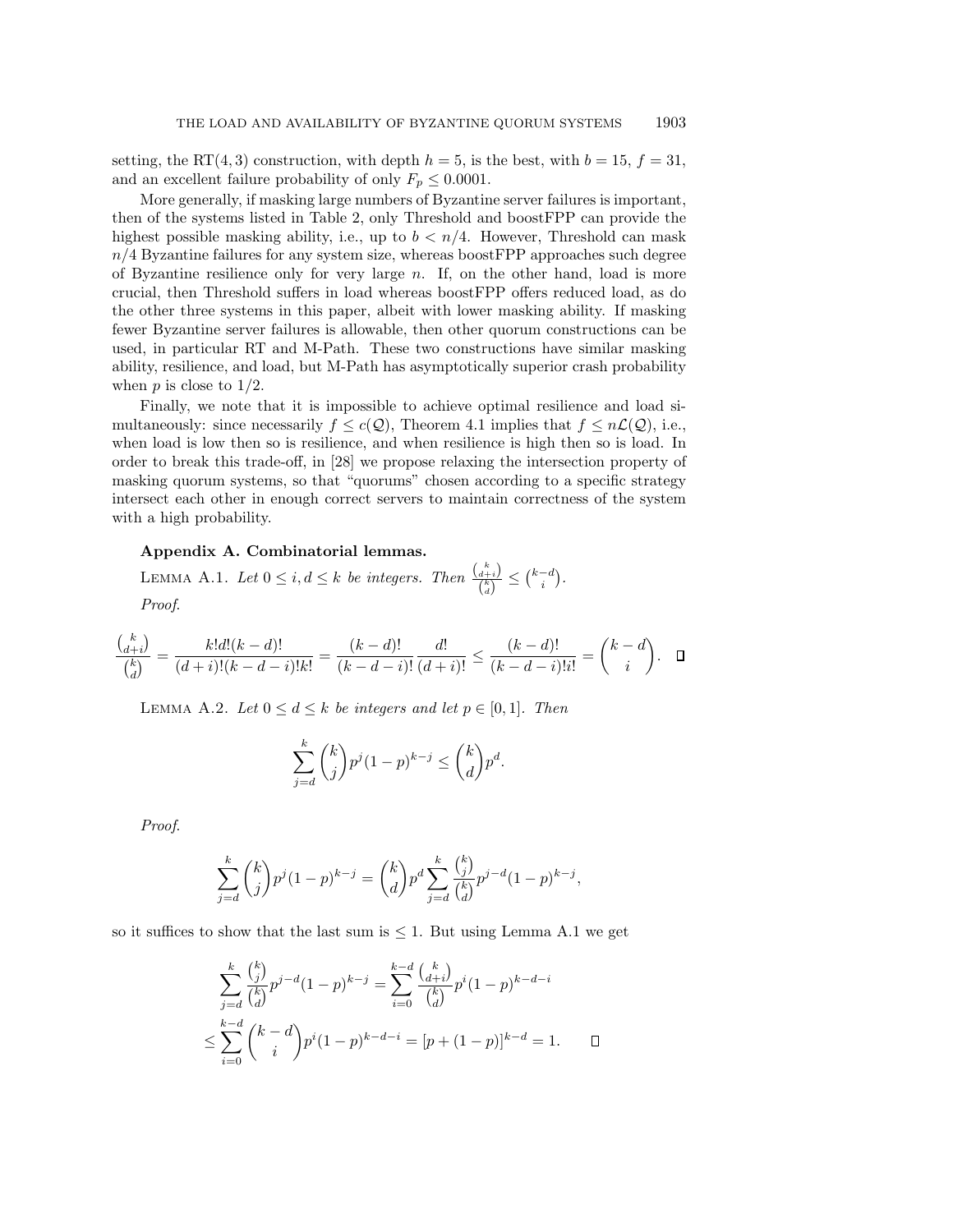**Appendix B. Theorems of percolation theory.** In this section we list the definitions and results that are used in our analysis of the M-Path system, following [18, 13].

The percolation model we are interested in is as follows. Let  $\mathbb Z$  be the graph of the (infinite) triangle lattice in the plane. Assume that a vertex is closed with probability p and open with probability  $1 - p$ , independently of other vertices. This model is known as site percolation on the triangle lattice. Another natural model, which plays a minor role in our work, is the bond percolation model. In it the edges are closed with probability p.

A key idea in percolation theory is that there exists a *critical probability*,  $p_c$ , such that graphs with  $p < p<sub>c</sub>$  exhibit qualitatively different properties than graphs with  $p>p_c$ . For example, Z with  $p < p_c$  has a single connected (open) component of infinite size. When  $p>p_c$  there is no such component. For site percolation on the triangle  $p_c = 1/2$  [17].

The following theorem shows that when the probability  $p$  for a closed vertex is below the critical probability, the probability of having long open paths tends to 1 exponentially fast. Recall that  $LR$  is the event "there exists an open LR path in the  $\sqrt{n} \times \sqrt{n}$  grid." Then [30] (see also [13, p. 287]) implies the following.

THEOREM B.1. If  $p < 1/2$ , then  $\mathbb{P}_p(LR) \geq 1 - e^{-\psi(p)\sqrt{n}}$ , for some  $\psi(p) > 0$ independent of n.

Remark. The dependence of  $\psi$  on p is such that  $\psi(p) \to 0$  when  $p \to 1/2$ . However, for  $p$ 's not too close to  $1/2$  we can obtain concrete estimates using elementary techniques. For instance, a counting argument similar to that of Bazzi [6] shows that

$$
\mathbb{P}_p(LR) \ge 1 - \frac{\sqrt{n}(3p)^{\sqrt{n}}}{1 - 3p},
$$

when  $p < 1/3$ .

DEFINITION B.2. Let  $\mathcal E$  be an event defined in the percolation model. Then the interior of  $\mathcal E$  with depth r, denoted  $I_r(\mathcal E)$ , is the set of all configurations in  $\mathcal E$  which are still in  $\mathcal E$  even if we perturb the states of up to r vertices.

We may think of  $I_r(\mathcal{E})$  as the event that  $\mathcal E$  occurs and is "stable" with respect to changes in the states of  $r$  or fewer vertices. The definition is useful to us in the following situation. If  $LR$  is the event "there exists an open left-right path in a rectangle D," then it follows that  $I_r(LR)$  is the event "there are at least  $r+1$  disjoint open left-right paths in D."

THEOREM B.3 (see [2]). Let  $\mathcal E$  be an increasing event and let r be a positive integer. Then

$$
1 - \mathbb{P}_p(I_r(\mathcal{E})) \le \left(\frac{1-p}{p'-p}\right)^r \left[1 - \mathbb{P}_{p'}(\mathcal{E})\right]
$$

whenever  $0 \leq p < p' \leq 1$ .

The theorem amounts to the assertion that if  $\mathcal E$  is likely to occur when the crash probability is  $p'$ , then  $I_r(\mathcal{E})$  is likely to occur when the crash probability p is smaller than  $p'$ .

**Acknowledgments.** We thank Oded Goldreich and the anonymous referees of the 16th ACM Symposium on Principles of Distributed Computing for many helpful comments on an earlier version of this paper.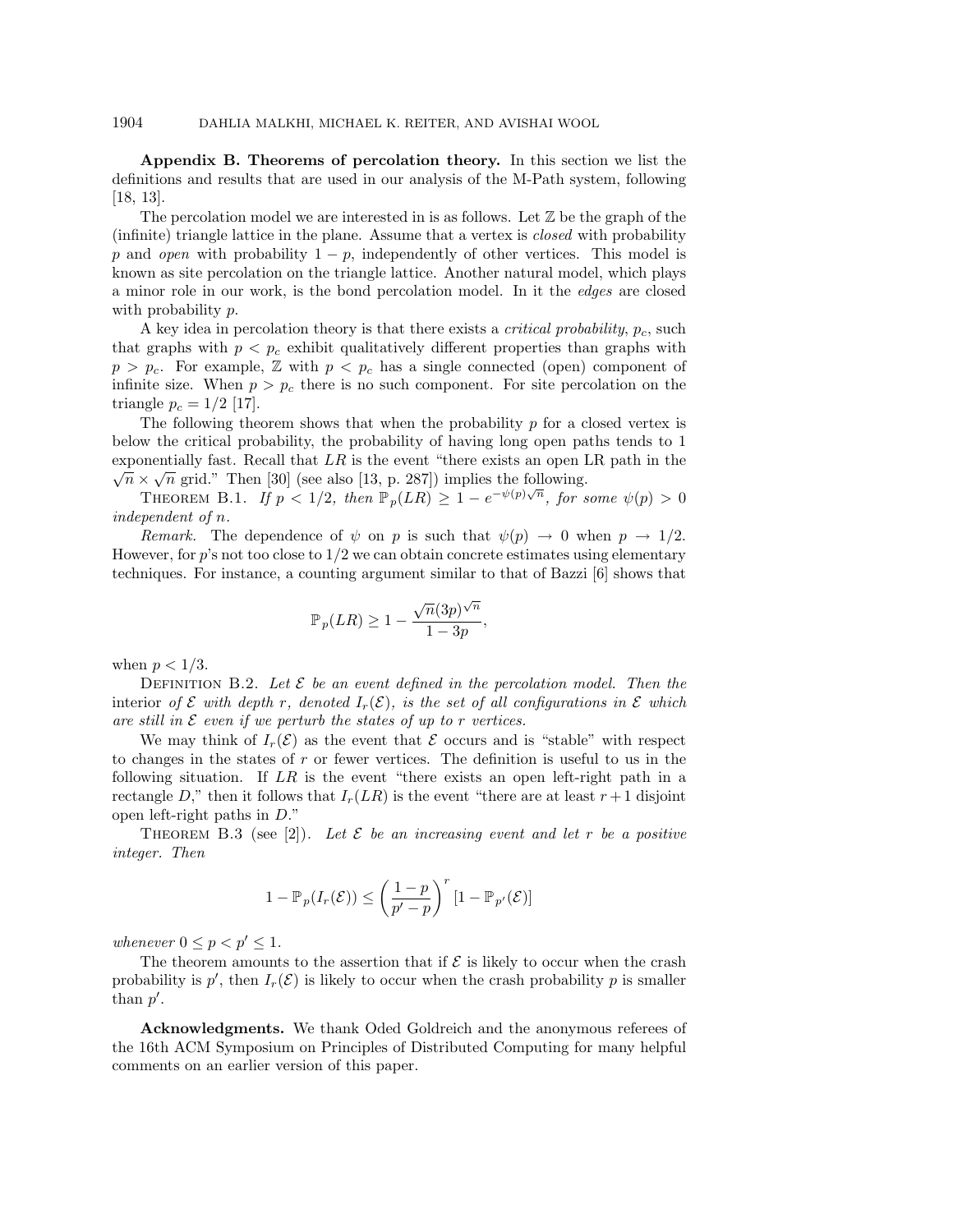#### REFERENCES

- [1] D. AGRAWAL AND A. EL-ABBADI, An efficient and fault-tolerant solution for distributed mutual exclusion, ACM Trans. Comput. Systems, 9 (1991), pp. 1–20.
- [2] M. AIZENMAN, J. T. CHAYES, L. CHAYES, J. FRÖHLICH, AND L. RUSSO, On a sharp transition from area law to perimeter law in a system of random surfaces, Comm. Math. Phys., 92 (1983), pp. 19–69.
- [3] D. BARBARA AND H. GARCIA-MOLINA, The vulnerability of vote assignments, ACM Trans. Comput. Systems, 4 (1986), pp. 187–213.
- [4] D. Barbara and H. Garcia-Molina, The reliability of vote mechanisms, IEEE Trans. Comput., C-36 (1987), pp. 1197–1208.
- [5] R. E. Barlow and F. Proschan, Statistical Theory of Reliability and Life Testing, Holt, Rinehart and Winston, New York, 1975.
- [6] R. A. Bazzi, Planar quorums, in Proceedings of the 10th International Workshop on Dist. Algorithms, Bologna, Italy, 1996, Lecture Notes in Comput. Sci. 1151, Springer-Verlag, New York, 1996, pp. 251–268.
- [7] S. Y. Cheung, M. H. Ammar, and M. Ahamad, The grid protocol: A high performance scheme for maintaining replicated data, IEEE Trans. Knowledge Data Engrg., 4 (1992), pp. 582–592.
- [8] N. CONDORCET, Essai sur l'application de l'analyse à la probabilité des decisions rendues à la pluralite des voix, Paris, 1785.
- [9] A. EL-ABBADI AND S. TOUEG, Maintaining availability in partitioned replicated databases, ACM Trans. Database Systems, 14 (1989), pp. 264–290.
- [10] J. A. GARAY AND K. J. PERRY, A continuum of failure models for distributed computing, in Proceedings of the 6th International Workshop on Dist. Algorithms, Lecture Notes in Comput. Sci. 647, Springer-Verlag, Berlin, New York, 1992.
- [11] H. Garcia-Molina and D. Barbara, How to assign votes in a distributed system, J. ACM, 32 (1985), pp. 841–860.
- [12] D. K. GIFFORD, Weighted voting for replicated data, in Proceedings of the 7th Annual ACM Symposium Oper. Sys. Principles, 1979, pp. 150–159.
- [13] G. R. GRIMMETT, Percolation, Springer-Verlag, Berlin, New York, 1989.
- [14] M. HALL, *Combinatorial Theory*, 2nd ed., John Wiley, 1986.
- [15] M. Herlihy, A quorum-consensus replication method for abstract data types, ACM Trans. Comput. Systems, 4 (1986), pp. 32–53.
- [16] R. Holzman, Y. Marcus, and D. Peleg, Load balancing in quorum systems, SIAM J. Discrete Math., 10 (1997), pp. 223–245.
- [17] H. KESTEN, The critical probability of bond percolation on the square lattice equals  $\frac{1}{2}$ , Comm. Math. Phys., 71 (1980), pp. 41–59.
- [18] H. KESTEN, Percolation Theory for Mathematicians, Birkhäuser, Boston, 1982.
- [19] A. KUMAR, Hierarchical quorum consensus: A new algorithm for managing replicated data, IEEE Trans. Comput., 40 (1991), pp. 996–1004.
- [20] A. KUMAR AND S. Y. CHEUNG, A high availability  $\sqrt{n}$  hierarchical grid algorithm for replicated data, Inform. Process. Lett., 40 (1991), pp. 311–316.
- [21] A. KUMAR, M. RABINOVICH, AND R. K. SINHA, A performance study of general grid structures for replicated data, in Proceedings of the 13th International Conference on Distributed Computing Systems, IEEE Computer Society Press, Los Alamitos, CA, 1993, pp. 178–185.
- [22] P. LINCOLN AND J. RUSHBY, A formally verified algorithm for interactive consistency under a hybrid fault model, in Proceedings of the 23rd IEEE Symposium on Fault-Tolerant Computing, Toulouse, France, 1993, pp. 402–411.
- [23] P. LINCOLN AND J. RUSHBY, Formal verification of an interactive consistency algorithm for the Draper FTP architecture under a hybrid fault model, in Proceedings of the 9th IEEE Conference on Computer Assurance, Gaithersburg, MD, 1994, pp. 107–120.
- [24] M. MAEKAWA,  $A \sqrt{n}$  algorithm for mutual exclusion in decentralized systems, ACM Trans. Comput. Systems, 3 (1985), pp. 145–159.
- [25] D. MALKHI AND M. K. REITER, *Byzantine quorum systems*, Distrib. Comput., 11 (1998), pp. 203–213.
- [26] D. MALKHI AND M. K. REITER, Secure and scalable replication in Phalanx, in Proceedings of the 17th IEEE Symposium on Reliable Distributed Systems, West Lafayette, IN, 1998, pp. 51–58.
- [27] D. Malkhi and M. K. Reiter, Survivable consensus objects, in Proceedings of the 17th IEEE Symposium on Reliable Distributed Systems, West Lafayette, IN, 1998, pp. 271–279.
- [28] D. Malkhi, M. K. Reiter, A. Wool, and R. N. Wright, Probabilistic Byzantine Quo-